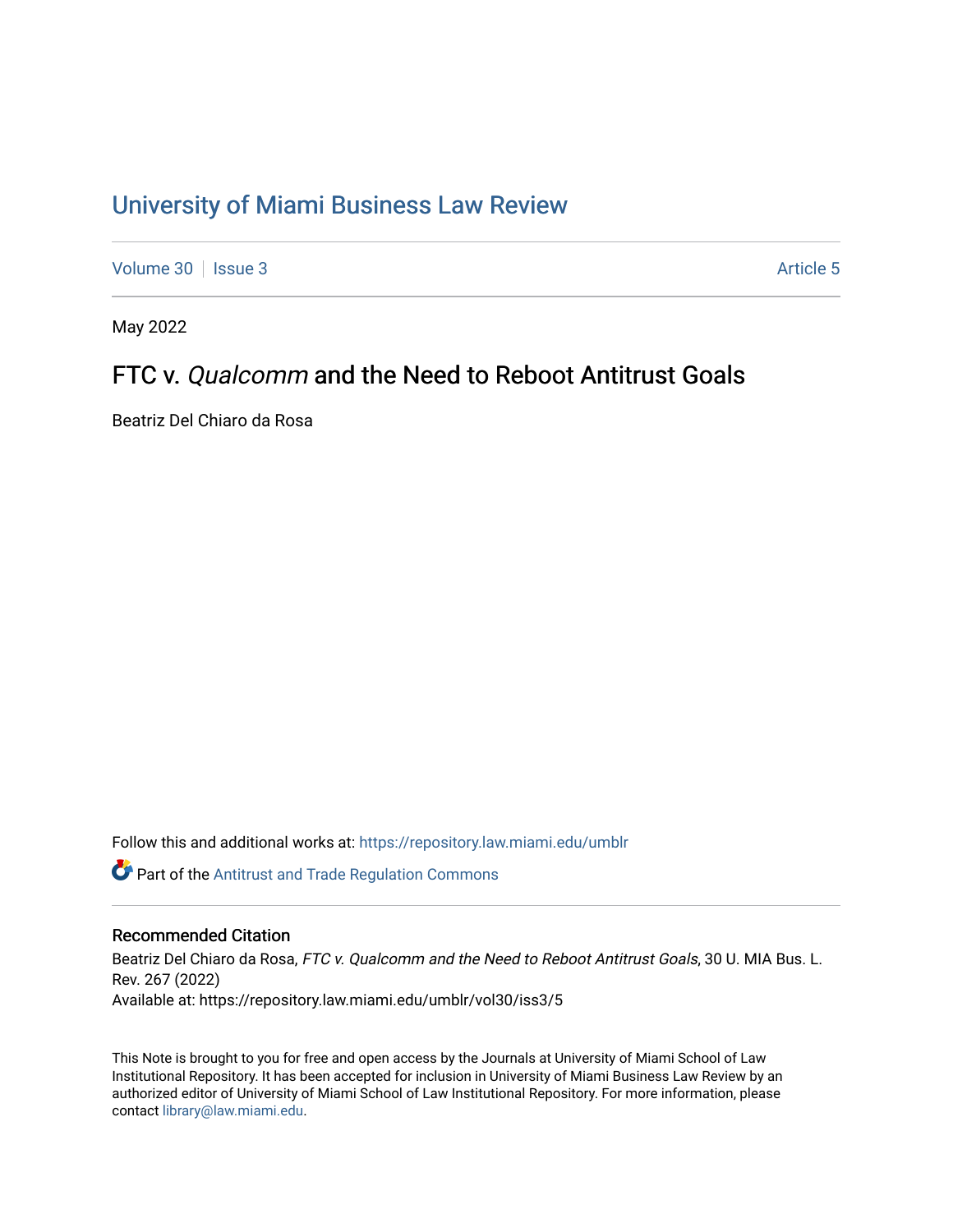## *FTC v. Qualcomm* and the Need to Reboot Antitrust Goals

By: Beatriz Del Chiaro da Rosa

## *ABSTRACT*

*The antitrust community is facing a demanding question: Is antitrust enforcement ultimately about protecting consumers, competition, or both? This question has sparked debates about the ultimate goals of antitrust law. On one side of the debate, supporters of the consumer welfare standard; and on the other side, supporters of the Neo-Brandeisian standard of enforcement. At this crucial time in the debate of overarching antitrust goals, the Ninth Circuit's holding in Federal Trade Commission v. Qualcomm Incorporated, one of the most important antitrust cases in the twenty-first century, poses many issues for the consumer welfare standard and antitrust enforcement in the future.*

*Qualcomm Incorporated ("Qualcomm") is part of a multi-billiondollar industry as a dominant supplier of baseband processors and a licensor of patents which enable communications in cell phones and tablets. The Federal Trade Commission brought a case against Qualcomm in response to alleged unreasonable restraints on competition and an unlawful maintenance of a monopoly. The Ninth Circuit reversed the district court's judgment against Qualcomm, and instead found, among other things, that harm to consumers is outside the relevant market in analyzing an antitrust violation. The Ninth Circuit's exclusion of consumers from an analysis of anticompetitive harm deviates from established precedent and has already caused a ripple effect distancing antitrust enforcement from its established goals and standards.*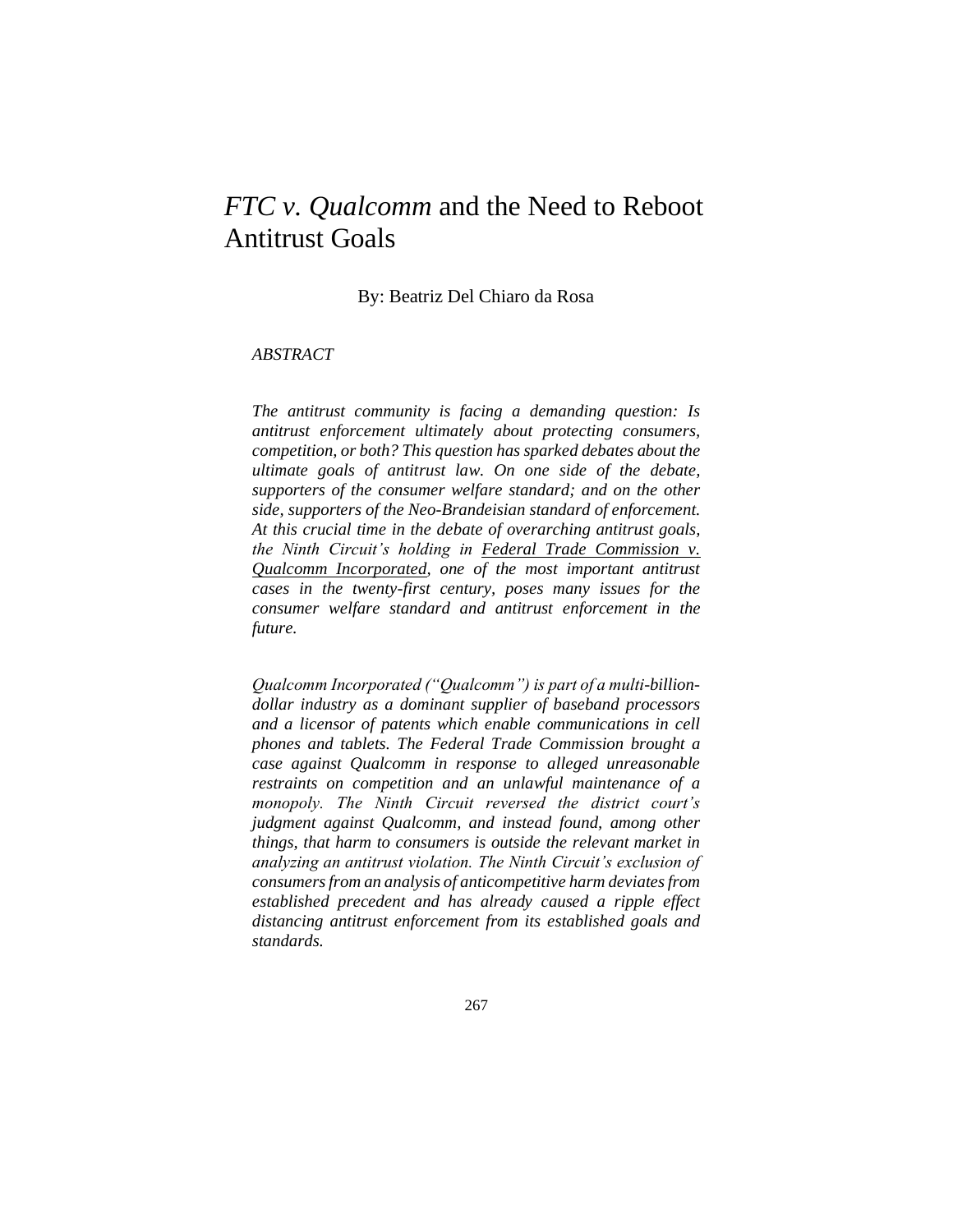*Qualcomm's business practices in question in this case implicate technology present in the daily lives of most U.S. consumers. In reversing the district court's holding, the Ninth Circuit misunderstood and misapplied fundamental principles of established antitrust law in reasoning that Qualcomm's conduct "involves potential harm to customers, not its competitors, and thus falls outside the relevant markets." This grave error is contrary to fundamental principles of antitrust law and could have significant implications by narrowing the interpretation of the Sherman Act for the foreseeable future.*

*This note addresses the current debate about the ultimate goals of antitrust law, mainly focusing on the Consumer Welfare and the Neo-Brandeisian standards of antitrust enforcement. The lack of clarity and cohesion in antitrust debates about the goals of antitrust have rendered the realm vulnerable to judicial decisions, such as FTC v. Qualcomm, that misapply and misinterpret antitrust standards. This note delineates a potential solution for the lack of clarity as a call to the courts and academics to improve discourse by viewing the protection of consumers and competition as fundamental to antitrust enforcement.*

|                                                                 | 269  |
|-----------------------------------------------------------------|------|
| PART II: ANTITRUST POLICY SETTING THE STAGE FOR FTC V.          |      |
| <i>OUALCOMM</i>                                                 | 271  |
| A. Antitrust Law and Monopolization: Increasing Brightness on   |      |
|                                                                 | 271  |
| B. FTC v. Qualcomm: A Tangled Web of Antitrust Standards        | 273  |
|                                                                 | .273 |
| 2. The Merits of Enforcement Against Qualcomm 276               |      |
| 3. Ninth Circuit: Competition, Confusion, Chips                 | .279 |
| PART III: CURRENT DEBATE: DISCONNECTED DIALOGUE AND             |      |
|                                                                 | .281 |
| A. Current Dialogue: Market Competition, Consumers, and         |      |
|                                                                 |      |
| B. Current Discourse: Standstill from a Disconnected Debate 287 |      |
| PART IV: FTC V. QUALCOMM AND THE URGENT CALL FOR CLARITY  289   |      |
|                                                                 |      |
| B. Competition and Consumers: A Call for Better Debates  292    |      |
|                                                                 | .294 |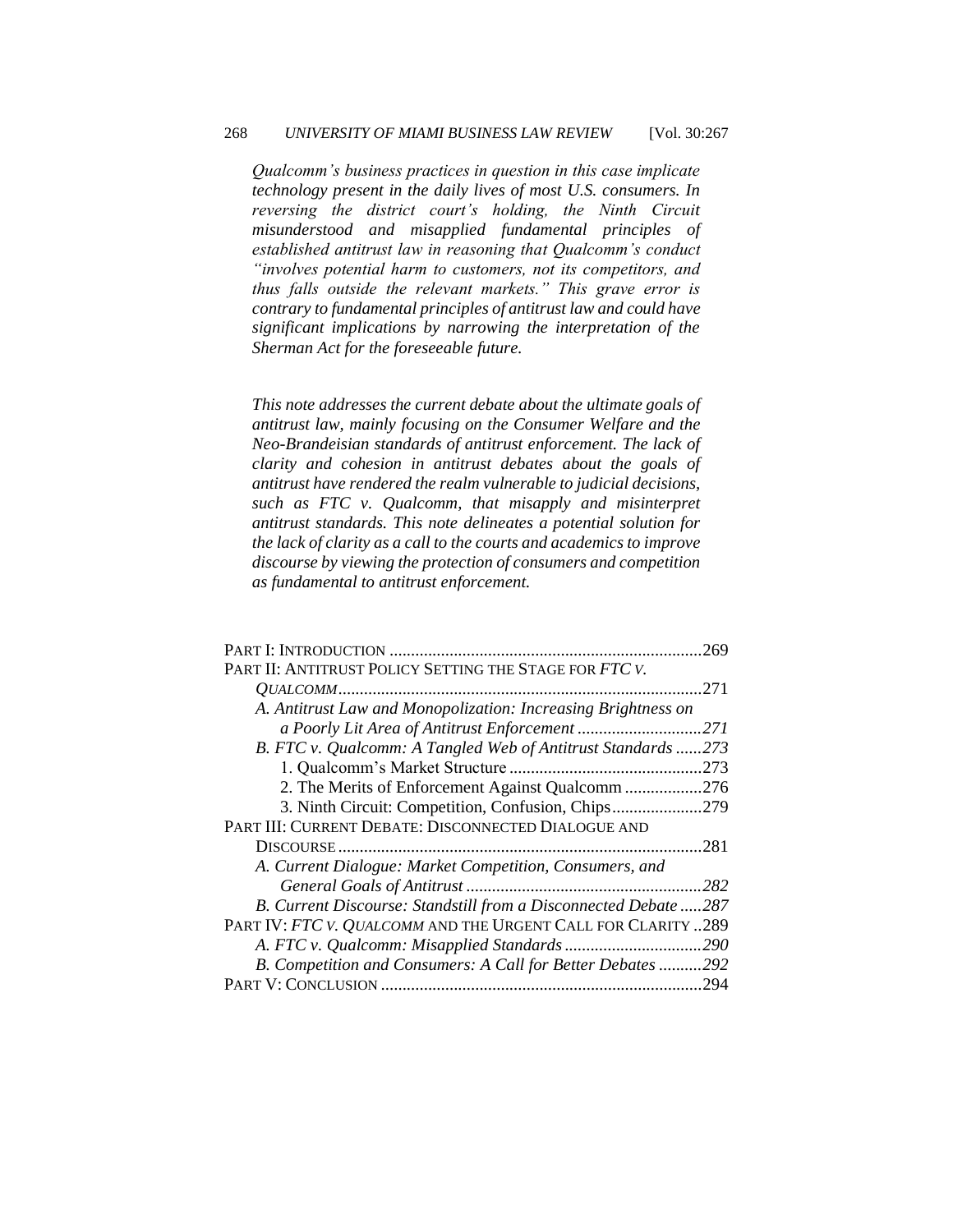#### PART I: INTRODUCTION

<span id="page-3-0"></span>Antitrust aficionados are currently at a crossroads: stand guard with the accepted consumer welfare standard of antitrust enforcement, or, join forces with critics in arguing for a competition-oriented standard based on Neo-Brandeisian ideals. The lack of consensus in the antitrust realm has generated confusion in application of both standards. This absence of clarity is apparent in *FTC v. Qualcomm*, a leading patent technology case in which the Ninth Circuit panel determined that Qualcomm's activity "involves potential harms to Qualcomm's customers, not its competitors, and thus falls outside the relevant antitrust markets."<sup>1</sup> This is directly contrary to established antitrust theory which holds consumer welfare as a fundamental goal of antitrust law.<sup>2</sup>

It is common to say that antitrust has embraced a single standard: consumer welfare. However, the consumer welfare standard requires an analysis of two prongs: the impact of the challenged conduct on competition; and the impact of the challenged conduct on consumers.<sup>3</sup> The Ninth Circuit panel incorrectly applied the consumer welfare standard by solely focusing on the impact that the challenged conduct has on competition in the market.<sup>4</sup> Although impact on competition is one of the prongs which must be analyzed when conducting a Sherman Act Section 2 analysis, it is not the *only* consideration which antitrust enforcement must contemplate.<sup>5</sup> The panel improperly neglected to contemplate the impact of the challenged conduct on consumers.<sup>6</sup>

The misnomer of "consumer welfare" has generated significant distress in antitrust law.<sup>7</sup> Although the standard has been historically

<sup>&</sup>lt;sup>1</sup> FTC v. Qualcomm Inc., 969 F.3d 974, 1002 (9th Cir. 2020).

<sup>2</sup> *See generally* Brief of 46 Amici Curiae Law and Economics Scholars in Support in Support of Petition for Rehearing En Banc, at 13, FTC v. Qualcomm Inc., 969 F.3d 974, 982 (9th Cir. 2020) (No. 19-16122) (citing Lucas v. Citizens Commc'ns Co., 244 F. App'x 774, 776 (9th Cir. 2007)) [hereinafter Amicus Brief].

<sup>3</sup> *See, e.g.* Reiter v. Sonotone Corp., 442 U.S. 330, 343 (1979); Brunswick Corp. v. Pueblo Bowl-O-Mat, Inc., 429 U.S. 477, 488 (1977) (internal citations omitted) (emphasis added) (stating "[t]he antitrust laws, however, were enacted for 'the protection of *competition,* not *competitors . . . .*'") (quoting Brown Shoe Co. v. U.S., 370 U.S., at 320 (1962)).

<sup>4</sup> *See Qualcomm Inc.*, 969 F.3d at 1002.

<sup>5</sup> *See, e.g. Reiter*, 442 U.S. at 343; *Brunswick Corp.*, 429 U.S. at 488.

<sup>6</sup> *See, e.g. Reiter*, 442 U.S. at 343; *Brunswick Corp.*, 429 U.S. at 488.

<sup>7</sup> *See, e.g.* Lina M. Khan, *The End of Antitrust History Revisited*, 133 HARV. L. REV. 1655, 1656 (2020) (reviewing TIM WU, THE CURSE OF BIGNESS: ANTITRUST IN THE NEW GILDED AGE (2018)).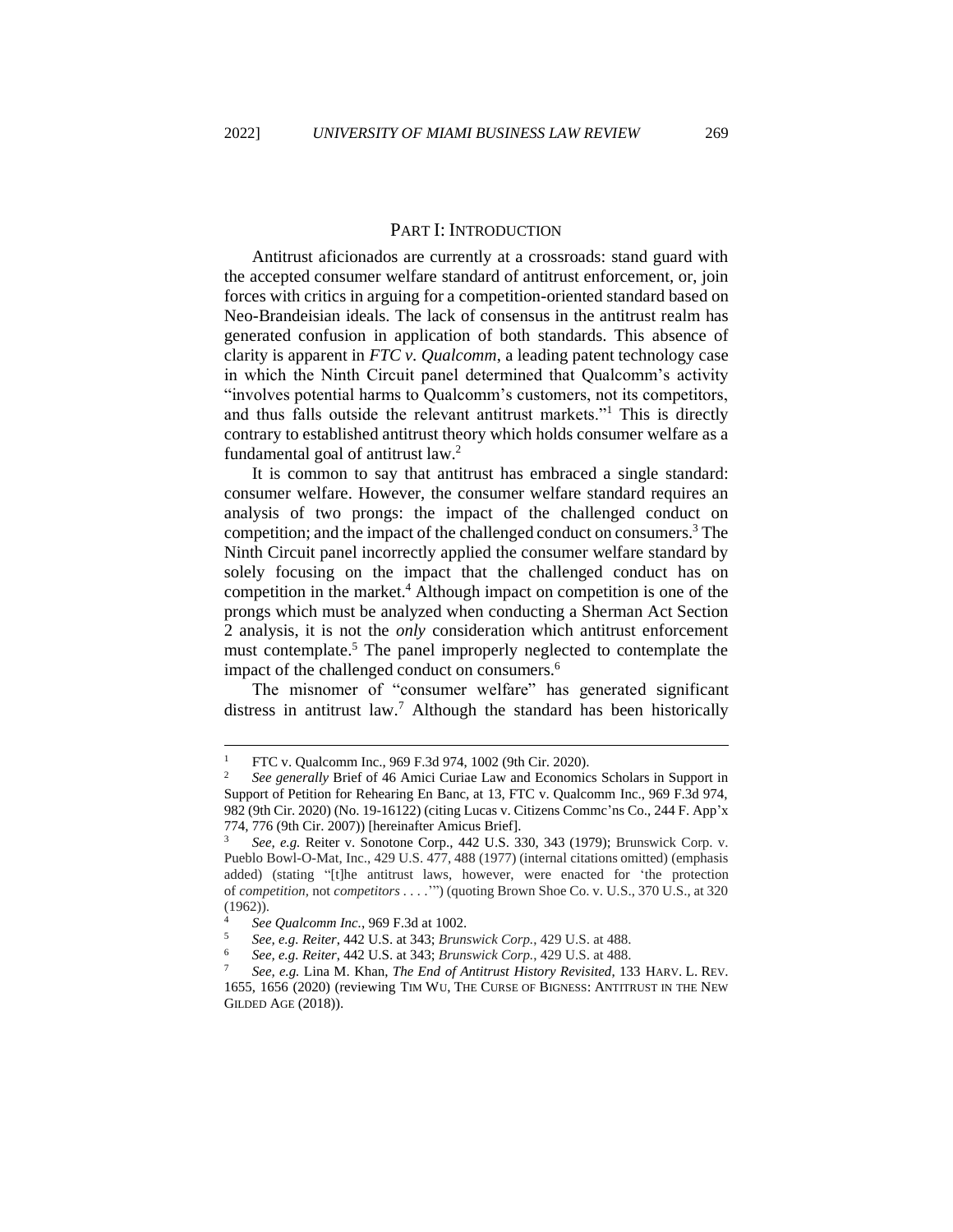adopted as a guiding principle in antitrust enforcement,<sup>8</sup> many critics of the consumer welfare principle have argued that harm to competition should be the primary focus of antitrust enforcement.<sup>9</sup> Antitrust policy is currently navigating between two extremes of the ideological spectrum.<sup>10</sup> On one end of the spectrum is Robert Bork's consumer welfare approach.<sup>11</sup> On the other end of the ideological spectrum is the Neo-Brandeisian approach, which argues that "the current theory of antitrust" is the major concern.<sup>12</sup>

This Note will dive into the current antitrust discourse pertaining to the goals of antitrust enforcement by shinning a light on the lack of clarity that clouds antitrust enforcement today. Part II of this Note will address current antitrust enforcement and the case details of *FTC. v. Qualcomm* in the light of current antitrust discussion about the goals of antitrust law. In highlighting the judicial error present in the Ninth Circuit panel's holding, Part III of this Note will provide history and context about the goals of antitrust, focusing on the consumer welfare and the Neo-Brandeisian standards of antitrust enforcement, and introduce what that dialogue amounts to today. Part IV of this note will discuss the errors in the Ninth Circuit's holding, and lay pavement for what this author believes is a possible solution to the current divide in antitrust enforcement as a call for clarity in the hopes of avoiding disastrous results from improperly applied standards of enforcement. In fact, the *FTC v. Qualcomm* decision has already influenced subsequent decisions in deviating even further from the consumer welfare standard.<sup>13</sup> Instead of crossing swords over whether protecting consumers or protecting competition is more important, why not consider both?

<sup>8</sup> *See generally* Aspen Skiing Co. v. Aspen Highlands Skiing Corp., 472 U.S. 585, 605 (1985) (stating that " . . . it is relevant to consider its impact on consumers and whether it has impaired competition in an unnecessarily restrictive way.").

<sup>&</sup>lt;sup>9</sup> *See* Khan, *supra* note 7.

<sup>10</sup> *See* Herbert Hovenkamp, *Is Antitrust's Consumer Welfare Principle Imperiled?*, 45 J. CORP. L. 101, 102 (2019).

 $\frac{11}{12}$  *Id.* at 103.

<sup>12</sup> *See* Khan, *supra* note 7, at 1676.

<sup>13</sup> *See, e.g.* Brief of Apple Inc. As Amicus Curiae in Support of Plaintiff-Appellant and Reversal, at 31 Regarding Cont'l Auto. Sys. v. Avanci, 485 F. Supp. 3d 712 (N.D. Tex. Sept. 10, 2020) (stating "[t]he district court's flawed decision here can be traced directly to the DOJ's misplaced efforts to curtail the application of antitrust law to patents are embraced in the Ninth Circuit's Qualcomm decision" in an Amicus Curiae Brief which addresses how this deviation impacts the consumer welfare standard).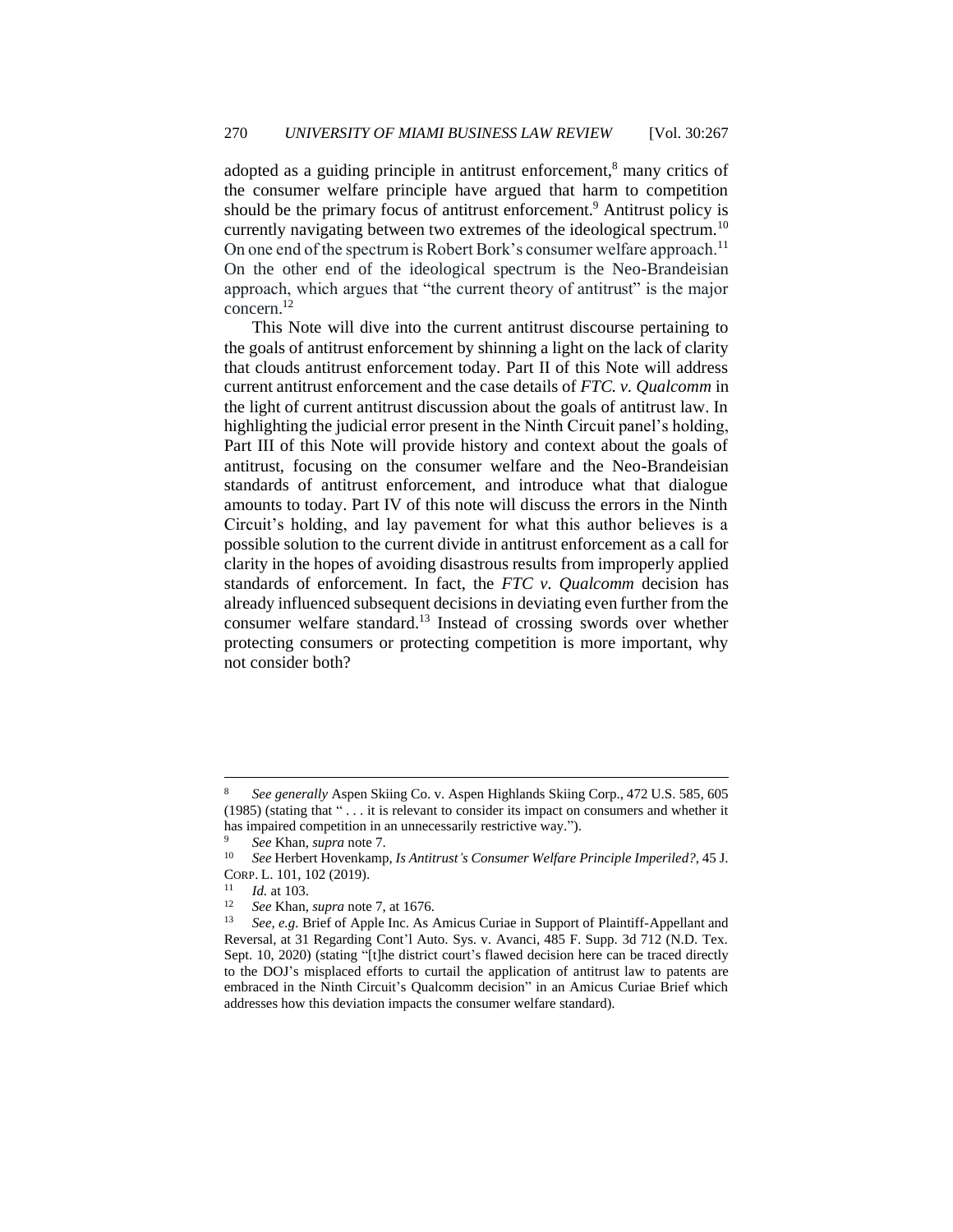## <span id="page-5-0"></span>PART II: ANTITRUST POLICY SETTING THE STAGE FOR *FTC V. QUALCOMM*

The framers of the Sherman Act have allowed the courts to shape antitrust policy as needed to fulfill the goals of antitrust law.<sup>14</sup> The consensus in antitrust policy has been that the courts must balance the procompetitive justifications with the anticompetitive harms in evaluating claims of anticompetitive conduct.<sup>15</sup> In evaluating anticompetitive harm, harm to consumers has long been accepted as relevant and has therefore been considered by courts.<sup>16</sup> However this consensus has been challenged, requiring a reexamination into the goals and standards of antitrust law. Before we can look to the future of antitrust policy, we must look to the background and the formation of the policy as it stands today. In this section, this Note sets the stage for current antitrust enforcement, and discusses the case details of *FTC v. Qualcomm*.

## <span id="page-5-1"></span>*A. Antitrust Law and Monopolization: Increasing Brightness on a Poorly Lit Area of Antitrust Enforcement*

Section 2 of the Sherman Act makes it is illegal to "monopolize, or attempt to monopolize, or combine or conspire with any other person or persons, to monopolize any part of the trade or commerce among the several States, or with foreign nations . . . . "<sup>17</sup> To successfully establish a claim under Section 2 of the Sherman Act, a plaintiff must show that (1) the defendant has "monopoly power in the relevant market and (2) the willful acquisition or maintenance of that power as distinguished from growth or development as a consequence of a superior product, business acumen, or historic accident."<sup>18</sup> Therefore, merely having monopoly power is not sufficient to be a violation of Sherman Act Section 2 if such power is a result of effectively engaging in market competition.<sup>19</sup> One violates the Sherman Act when it acquires or maintains, or attempts to acquire or maintain, a monopoly by engaging in exclusionary conduct.<sup>20</sup>

<sup>&</sup>lt;sup>14</sup> U.S. DEP'T OF JUSTICE, COMPETITION AND MONOPOLY: SINGLE-FIRM CONDUCT UNDER SECTION 2 OF THE SHERMAN ACT (2008).

<sup>15</sup> Michael A. Carrier, *The Four-Step Rule of Reason*, 33 Antitrust 50, 50–51 (2019).

<sup>16</sup> *See, e.g.* Aspen Skiing Co. v. Aspen Highlands Skiing Corp., 472 U.S. 585, 605 (1985) (stating that " . . . it is relevant to consider its impact on consumers and whether it has impaired competition in an unnecessarily restrictive way.").

 $^{17}$  15 U.S.C. § 2.

<sup>&</sup>lt;sup>18</sup> United States v. Grinnell Corp., 384 U.S. 563, 570-71 (1966).<br><sup>19</sup> See United States v. Aluminum Co. of Am. 148 E 2d 416, 430

<sup>19</sup> *See* United States v. Aluminum Co. of Am., 148 F.2d 416, 430 (2d Cir. 1945) (Hand, J.) ("The successful competitor, having been urged to compete, must not be turned upon when he wins.").

<sup>20</sup> *See* United States v. Microsoft Corp., 253 F.3d 34, 58 (2001) (stating "[a] firm violates § 2 only when it acquires or maintains, or attempts to acquire or maintain, a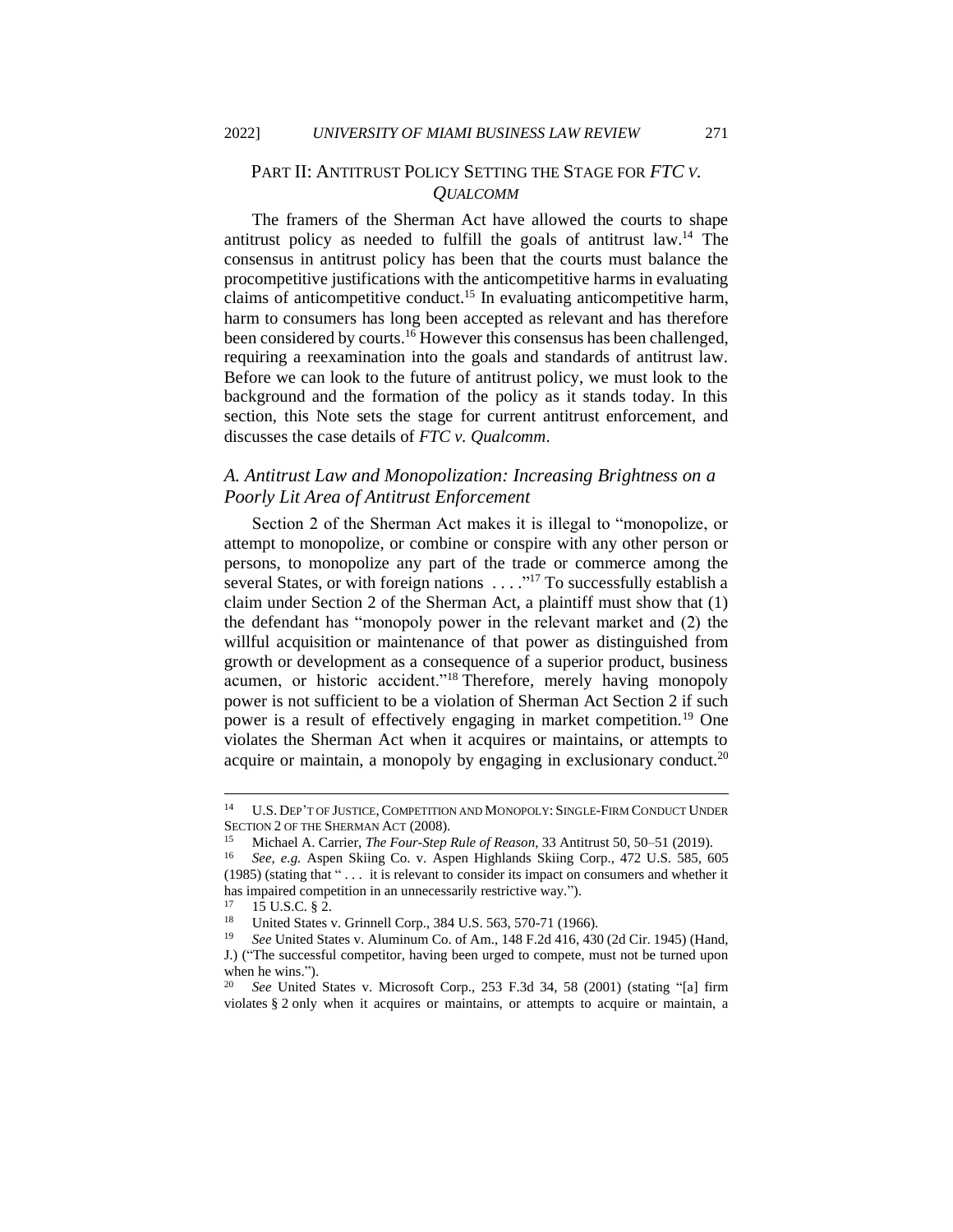The Sherman Act attempts to create and to preserve a competitive market by banning unlawful and exclusionary conduct which results in the acquisition or maintenance of monopoly power.<sup>21</sup>

The framers of Section 2 of the Sherman Act did not include a definition of "monopolization" and instead left it undefined and with little guidance as to what amounts to prohibited conduct.<sup>22</sup> Instead of providing clear delineations and definitions, Congress furnished an Act with "a generality and adaptability comparable to that found to be desirable in constitutional provisions  $\ldots$ ."<sup>23</sup>

> The Sherman Act was designed to be a comprehensive charter of economic liberty aimed at preserving free and unfettered competition as the rule of trade. It rests on the premise that the unrestrained interaction of competitive forces will yield the best allocation of our economic resources, the lowest prices, the highest quality and the greatest material progress . . . .<sup>24</sup>

Congress "expected the courts to give shape to the statute's broad mandate by drawing on the common-law tradition" while keeping in mind the statute's goals.<sup>25</sup>

Courts have consistently shaped antitrust prosecution by evolving as issues arise. For example, consider the shifts from per se illegality to a rule of reason approach to analysis. Per se illegality was the common form of analysis during most of the mid-twentieth century.<sup>26</sup> Under that approach certain types of conduct, such as horizontal price fixing and horizontal market allocation, are deemed per se illegal and thus a violation of antitrust laws.<sup>27</sup> Although the rule of reason approach had been formalized since the early 1900s in *Standard Oil Co. v. United States,*<sup>28</sup> in 1918, the

- <sup>25</sup> *Id.* (quoting Nat'l Soc'y of Pro. Eng'rs v. United States, 435 U.S. 679, 688 (1978)).<br><sup>26</sup> Carrier, sunga pote 15, at 50
- <sup>26</sup> Carrier, *supra* note 15, at 50.<br><sup>27</sup> Id
- $\frac{27}{28}$  *Id.*

<sup>28</sup> *See generally* Standard Oil Co. v. United States, 221 U.S. 1, 66 (1911) (stating "[i]f the criterion by which it is to be determined in all cases whether every contract,

monopoly by engaging in exclusionary conduct "as distinguished from growth or development as a consequence of a superior product, business acumen, or historic accident.") (quoting *Grinnell*, 384 U.S. at 571).

U.S. DEP'T OF JUSTICE, COMPETITION AND MONOPOLY: SINGLE-FIRM CONDUCT UNDER SECTION 2 OF THE SHERMAN ACT (2008), (stating "Section 2 achieves this end by prohibiting conduct that results in the acquisition or maintenance of monopoly power, thereby preserving a competitive environment that gives firms incentives to spur economic growth.").

 $\frac{22}{23}$  *Id.* (citations omitted).

<sup>&</sup>lt;sup>23</sup> *Id.* (quoting Appalachian Coals, Inc. v. United States, 288 U.S. 344, 360 (1933)).<br><sup>24</sup> *Id.* (quoting N. Pac. Py. Co. v. United States, 356 U.S. 1, 4 (1958)).

<sup>&</sup>lt;sup>24</sup> *Id.* (quoting N. Pac. Ry. Co. v. United States, 356 U.S. 1, 4 (1958)).<br><sup>25</sup> *Id.* (quoting Nat'l Soc'y of Pro-Eng'rs y. United States, 435 U.S. 65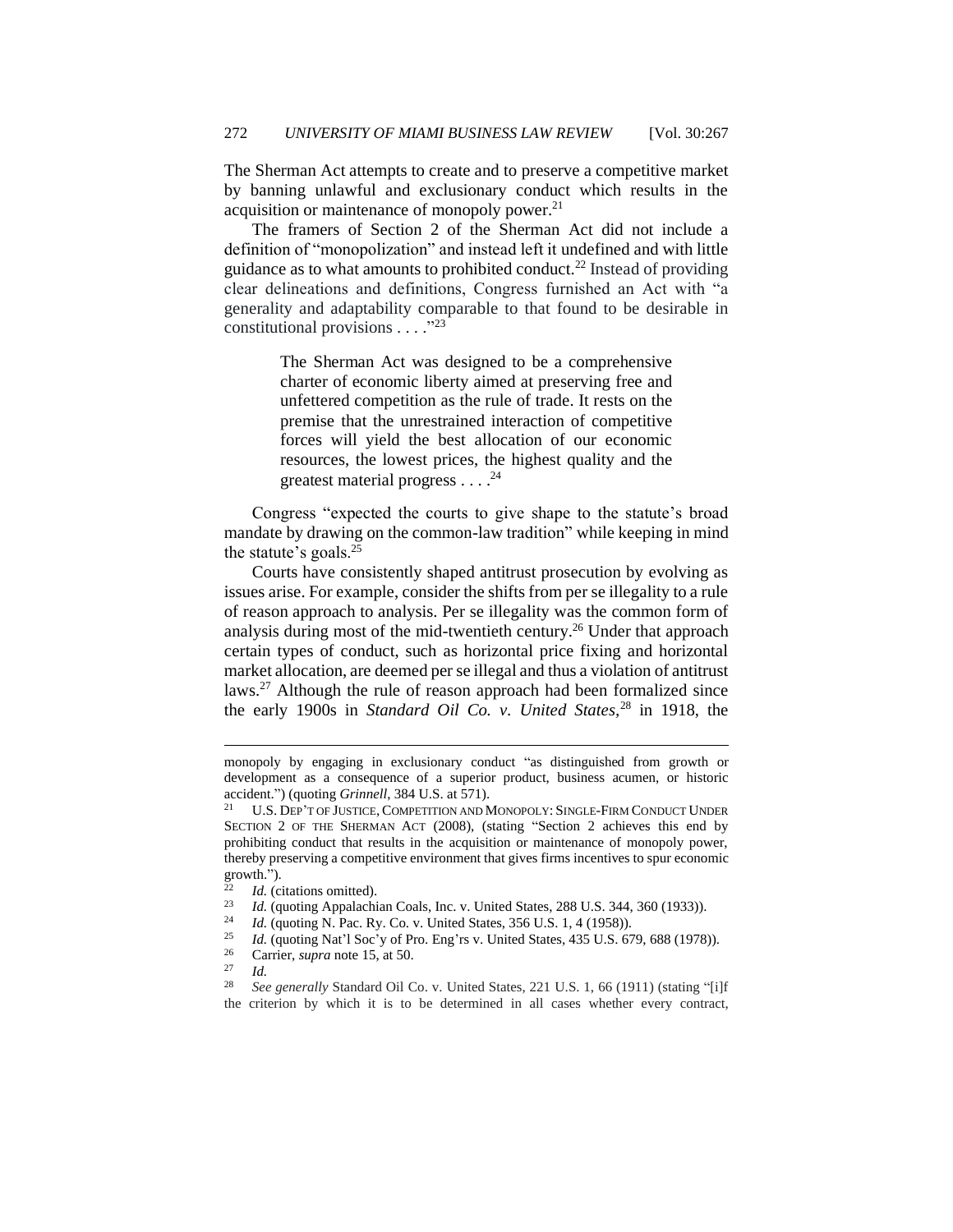Supreme Court recognized a need for a more comprehensive analysis of possible antitrust violations in *Chicago Board of Trade v. United States*. 29 A Rule of Reason analysis is a burden-shifting framework containing four steps.<sup>30</sup> First, the plaintiff must show a significant anticompetitive effect.<sup>31</sup> Second, the burden shifts to the defendant to provide a procompetitive justification.<sup>32</sup> Third, the burden shifts back to the plaintiff to show that the defendant's proffered procompetitive justification is not reasonably necessary to achieve the desired effects.<sup>33</sup> Fourth, the court balances the anticompetitive effects and procompetitive justifications.<sup>34</sup> In the 1970s, the Court shifted focus from looking at specific categories of conduct to also conducting an economic analysis.<sup>35</sup>

Depending on the approach that courts take in evaluating and balancing the anticompetitive effects with the procompetitive justifications, the impact can be monumental not only for the parties of the cases but also in establishing precedent for future cases.<sup>36</sup> However, with the lack of established and unified ideals of the true purpose of antitrust, courts, like the Ninth Circuit panel in *FTC v. Qualcomm*, have deviated drastically from established precedent by misapplying or misunderstanding antitrust standards. This has led to tenuous holdings and ultimately contributes to the lack of understanding surrounding the goals of antitrust law.

#### <span id="page-7-1"></span><span id="page-7-0"></span>*B. FTC v. Qualcomm: A Tangled Web of Antitrust Standards*

#### 1. Qualcomm's Market Structure

Qualcomm is a leading cellular technology company which has made several important contributions to technological innovations in the world of modern cellular systems.<sup>37</sup> Some of Qualcomm's contributions have included third-generation ("3G") CDMA and fourth-generation ("4G")

combination, etc., is a restraint of trade within the intendment of the law, is the direct or indirect effect of the acts involved, then of course the rule of reason becomes the guide, and the construction which we have given the statute, instead of being refuted by the cases relied upon, is by those cases demonstrated to be correct.").

<sup>&</sup>lt;sup>29</sup> Carrier, *supra* note 15, at 50.

 $\frac{30}{31}$  *Id.* 

 $rac{31}{32}$  *Id.* 

 $rac{32}{33}$  *Id.* 

 $\frac{33}{34}$  *Id.* at 50-51.

 $\frac{34}{35}$  *Id.* at 51.

 $\frac{35}{36}$  *Id.* at 50.

<sup>36</sup> *See, e.g.* Michael Carrier, *The Real Rule of Reason: Bridging the Disconnect*, 1999 BYU L. REV. 1265, 1266–67 (1999) (finding empirically that defendants win 96% of rule of reason cases).

FTC v. Qualcomm Inc., 969 F.3d 974, 982 (9<sup>th</sup> Cir. 2020).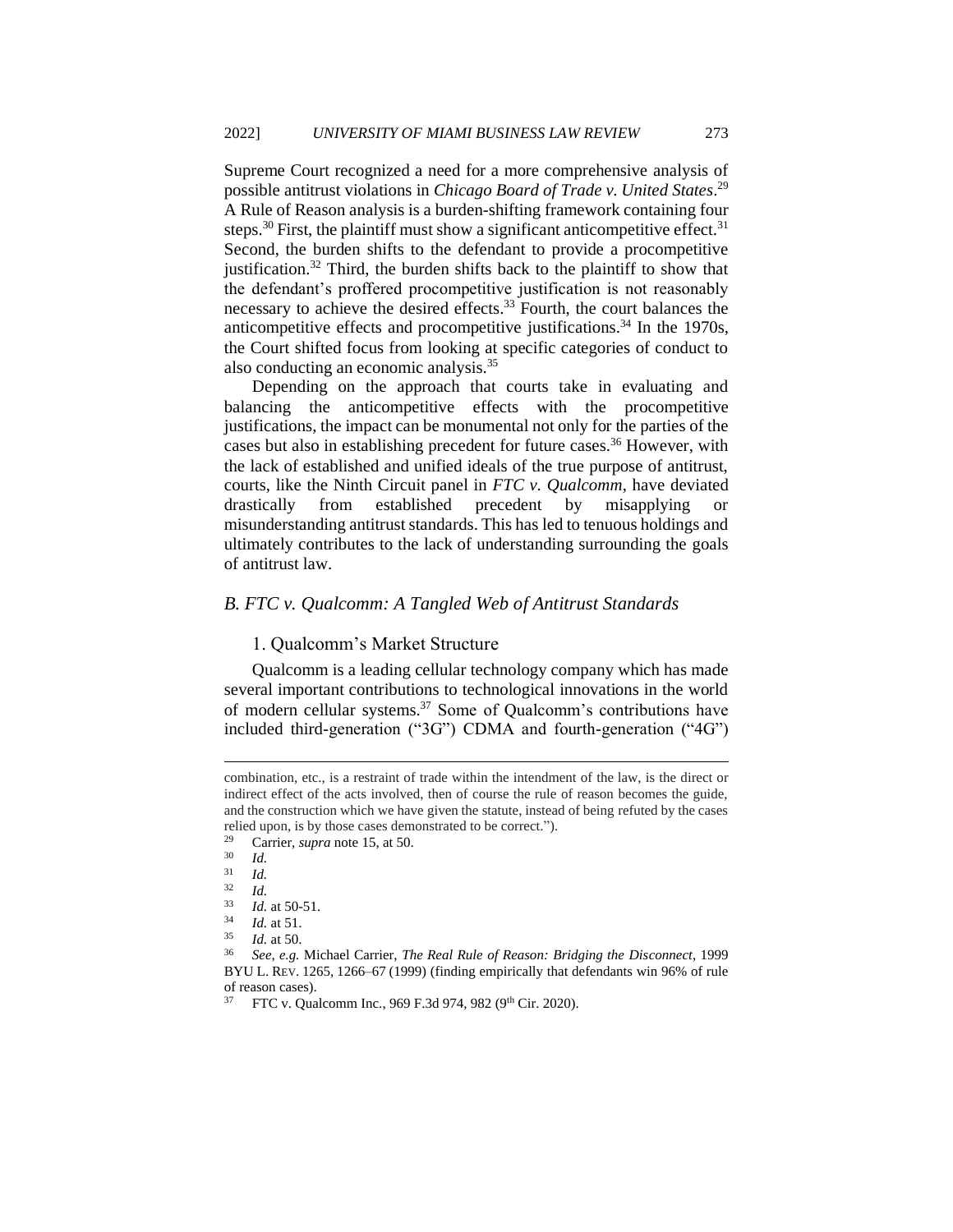LTE cellular standards, which are used in most modern cellphones and cellular devices commonly known as "smartphones."<sup>38</sup> Qualcomm utilizes patents to protect and consequently profit from the innovations.<sup>39</sup> Qualcomm then licenses to original equipment manufacturers ("OEMs") whose products utilize one of Qualcomm's technologies protected by their patents.<sup>40</sup>

As relevant to this case, Qualcomm's patents include cellular standard essential patents ("SEPs"), <sup>41</sup> non-cellular SEPs, and non-SEPs. Cellular SEPs are essential and necessary to practice certain cellular standards.<sup>42</sup> Because SEP holders have the power to prevent industry participants from implementing standards by refusing to license, Standard Setting Organizations obligate patent holders to agree to license their SEPs on fair, reasonable and nondiscriminatory ("FRAND") terms prior to their patents being incorporated.<sup>43</sup> Some of Qualcomm's patents, SEPs and otherwise, deal with how cellular devices communicate with 3G and 4G cellular networks.<sup>44</sup> That is, it relates to CDMA and premium LTE technologies.<sup>45</sup> Other patents relate to noncellular applications and other cellular applications, such as multimedia, cameras and more.<sup>46</sup> Qualcomm generally offers "patent portfolio" options in which the customer receives access to all three types of the patents rather than selling individual patents.<sup>47</sup> Qualcomm profits greatly from this patent business.<sup>48</sup> Qualcomm's patent portfolios are exclusively licensed at the smartphone OEM level, and the royalty rates on the CDMA and LTE patent portfolios are set as a percentage of the end-product sales price.<sup>49</sup>

Qualcomm also successfully and profitably manufactures and sells modem chips, which enable cellular devices to practice CDMA and premium LTE technologies.<sup>50</sup> This allows communication across cellular networks.<sup>51</sup> Qualcomm is unique because it is both in the SEP portfolio

<sup>38</sup> *See id.*

 $\frac{39}{40}$  *Id.* 

Id. (noting that the OEM products usually include cellphones, smart cars, and other products which include cellular applications)*.*

Id. (explaining that "Cellular SEPs are patents on technologies that international standard-setting organizations ("SSOs") choose to include in technical standards practiced by each new generation of cellular technology.").<br> $^{42}$   $\frac{Id}{d}$  at 082

 $\frac{42}{43}$  *Id.* at 983.

 $\frac{43}{44}$  *Id.* 

 $\frac{44}{45}$  *Id.* 

 $\frac{45}{46}$  *Id.* 

 $\frac{46}{47}$  *Id.* 

 $\frac{47}{48}$  *Id.* 

 $\frac{48}{49}$  *Id.* 

 $\frac{49}{50}$  *Id.* at 984. <sup>50</sup> *Id.* at 983.

<sup>51</sup> *Id.*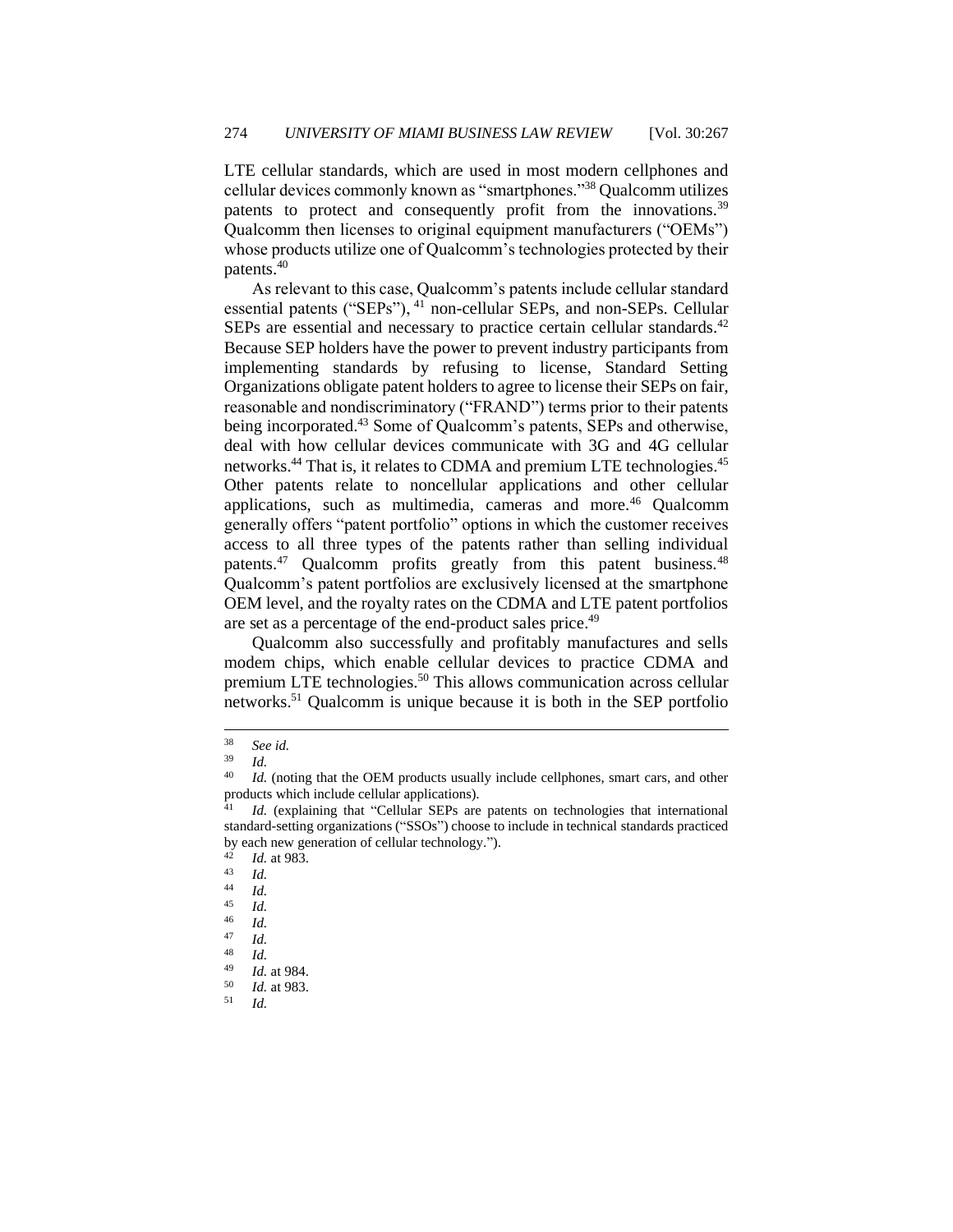market, as well as the modem chip market.<sup>52</sup> In the ten-year period of 2006 to 2016, Qualcomm possessed monopoly power in the CDMA modem chip market, "including over 90% of market share."<sup>53</sup> From 2011 to 2016, Qualcomm also possessed monopoly power in the premium LTE modem chip market, "including at least 70% of market share."<sup>54</sup> During these periods of monopoly power, Qualcomm used its power "to 'charge monopoly prices on [its] modem chips."<sup>55</sup> In 2015 Qualcomm's market position started to recede because competitors found ways to successfully compete.<sup>56</sup> However, even with a receding market position, Qualcomm still maintains approximately a 79% market share of the CDMA modem chip market, and a 64% share of the premium LTE modem chip market.<sup>57</sup>

Rival chip manufacturers necessarily practice many of Qualcomm's SEPs, and thus Qualcomm offers these rivals "CDMA ASIC Agreements" in which Qualcomm promises not to assert its patents, and in return, the rival companies promise not to sell their chips to unlicensed OEMs.<sup>58</sup> Qualcomm reinforces these requirements with a "no license, no chips" policy, under which Qualcomm refuses to sell modem chips to OEMs that do not also take licenses to practice Qualcomm's SEPs.<sup>59</sup> The court of appeals characterizes OEMs as Qualcomm's customers.<sup>60</sup>

Several of these practices are frequently contested by Qualcomm's OEM customers and rival chipmakers, who often complain of "Qualcomm's practice of licensing exclusively at the OEM level and refusing to license rival chipmakers, its licensing royalty rates, its 'no license, no chips' policy, and Qualcomm's sometimes aggressive defense of these policies and practices."<sup>61</sup> In January of 2017, the Federal Trade Commission sued Qualcomm alleging (1) tying in response to Qualcomm "conditioning the supply of baseband processors on licenses to FRANDencumbered patents"; (2) refusals to deal in response to Qualcomm "refusing to license FRAND-encumbered patents to baseband processor competitors"; and (3) exclusive dealing, in response to Qualcomm's

<sup>52</sup> *Id.* (noting that "Nokia, Ericsson, and Interdigital have comparable SEP portfolios but do not compete with Qualcomm on the modem chip markets[,]" and that "Qualcomm's main competitors in the modem chip markets . . . MediaTek, HiSilicon, Samsung LSI, ST-Ericsson, and VIA Telecom . . . do not hold or have not held comparable SEP portfolios.").

 $\begin{array}{cc} 53 & Id. \\ 54 & Id. \end{array}$ 

 $\frac{54}{55}$  *Id.* 

<sup>&</sup>lt;sup>55</sup> *Id.* (citing FTC v. Qualcomm Inc., 411 F. Supp. 3d 658, 800 (N.D. Cal. 2019)).

 $\frac{56}{57}$  *Id.* at 983–84.

<sup>57</sup> *Id.* at 984.

 $\frac{58}{59}$  *Id.* 

 $\frac{59}{60}$  *Id.* at 985.

 $\begin{array}{cc} 60 & Id. \\ 61 & Id. \end{array}$ <sup>61</sup> *Id.*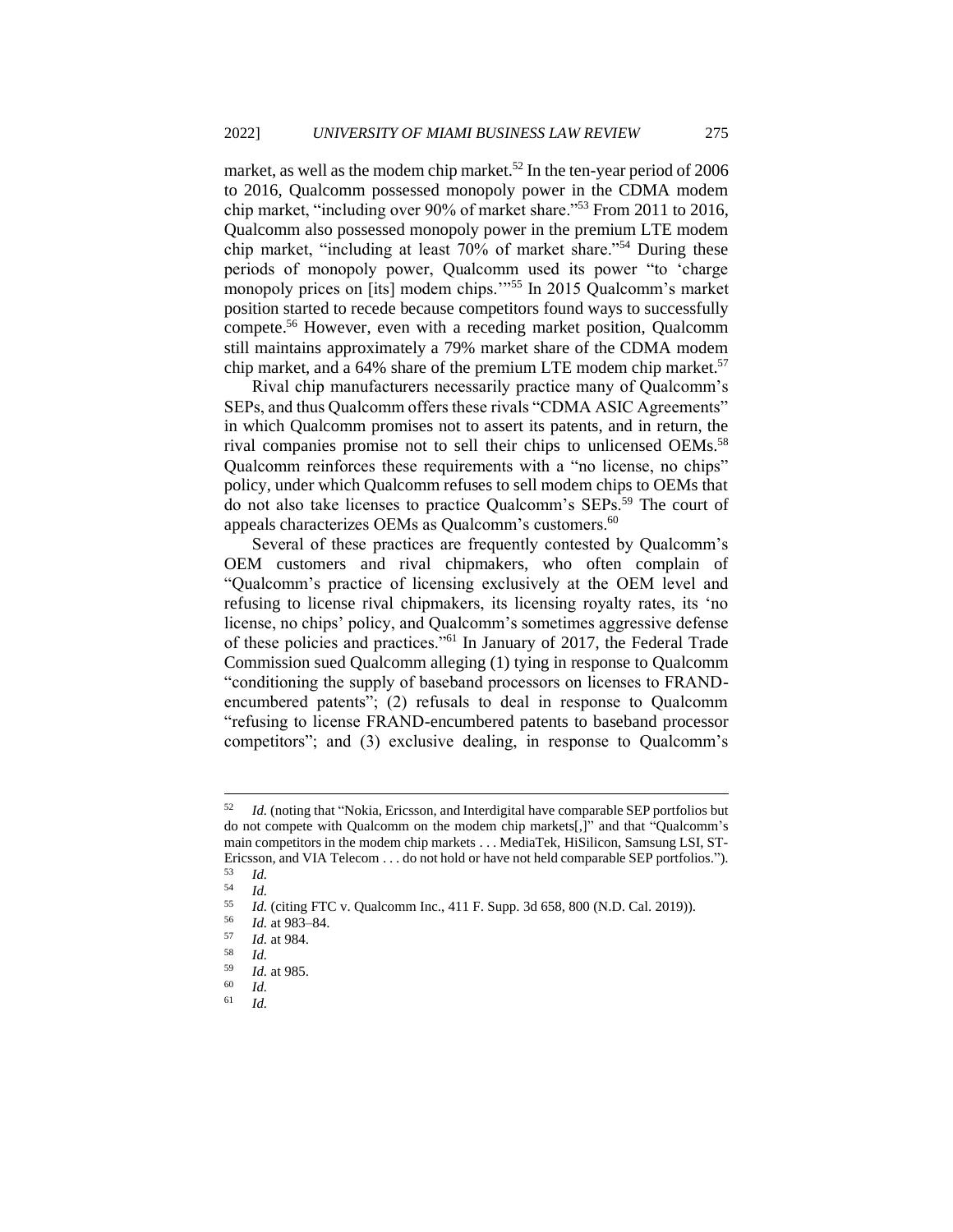restricted dealing with Apple.<sup>62</sup> The FTC's allegations provide that Qualcomm's interrelated policies and business practices excluded competitors and thus harmed competition in violation of the Federal Trade Commission Act, 15 U.S.C. § 45(a), and sections 1 and 2 of the Sherman Act, 15 U.S.C. §§ 1, 2.<sup>63</sup>

#### <span id="page-10-0"></span>2. The Merits of Enforcement Against Qualcomm

After lengthy procedures spanning a course of two years, the district court ruled in favor of the Federal Trade Commission and found that the Commission properly asserted that Qualcomm violated Sections 1 and 2 of the Sherman Act, and Section 5 of the Federal Trade Commission Act.<sup>64</sup> The court then ruled that since the anticompetitive conduct is ongoing, an injunction is warranted to prevent more anticompetitive harm. <sup>65</sup>

The district court's findings of fact and law are the result of a full rule of reason analysis conducted by investigating the anticompetitive conduct and the impacts.<sup>66</sup> The district court emphasized that "anticompetitive conduct is conduct that 'harm[s] the competitive process and thereby harm[s] consumers."<sup>67</sup> The district court also accentuated that conduct that solely harms competitors is not enough to be anticompetitive.<sup>68</sup> The district court further elaborated that "'[a]nticompetitive conduct is behavior that tends to impair the opportunities of rivals and either does not further competition on the merits or does so in an unnecessarily restrictive way.'"<sup>69</sup> With this established foundation, the district court dove into a deep analysis of Qualcomm's anticompetitive practices.

The district court engaged in a lengthy and detailed discussion regarding Qualcomm's anticompetitive practices in patent license negotiations regarding several OEMs.<sup>70</sup> Regarding the anticompetitive conduct against OEMs allegations, the district court found that Qualcomm has engaged in substantial anticompetitive conduct.<sup>71</sup> As the district court

 $\frac{68}{69}$  *Id.* 

<sup>62</sup> Complaint for Equitable Relief at 31, FTC v. Qualcomm Inc*.*, 969 F.3d 974 (9th Cir. 2020) (No. 17-00220) (ECF. No. 1).

 $FTC$  v. Qualcomm Inc., 969 F.3d at 986.

<sup>64</sup> *See id.*

<sup>65</sup> *See* FTC v. Qualcomm Inc., 411 F. Supp. 3d 658, 813 (N.D. Cal. 2019).

<sup>66</sup> *See id.* at 696-751.

*Id.* at 696 (citing United States v. Microsoft Corp., 346 U.S. App. D.C. 330, 253 F.3d 34, 58 (2001)).

<sup>&</sup>lt;sup>69</sup> *Id.* (citing Cascade Health Sols. v. PeaceHealth, 515 F.3d 883, 894 (9th Cir. 2008)).<br><sup>70</sup> See id. (analyzing Qualcomm's conduct toward "(1) LGE. (2) Sony. (3) Samsung (4)

*See id.* (analyzing Qualcomm's conduct toward "(1) LGE, (2) Sony, (3) Samsung, (4) Huawei, (5) Motorola, (6) Lenovo, (7) BlackBerry, (8) Curitel, (9) BenQ, (10) Apple, (11) VIVO, (12) Wistron, (13) Pegatron, (14) ZTE, (15) Nokia, and (16) smaller Chinese OEMs.").

<sup>71</sup> *Id.* at 743.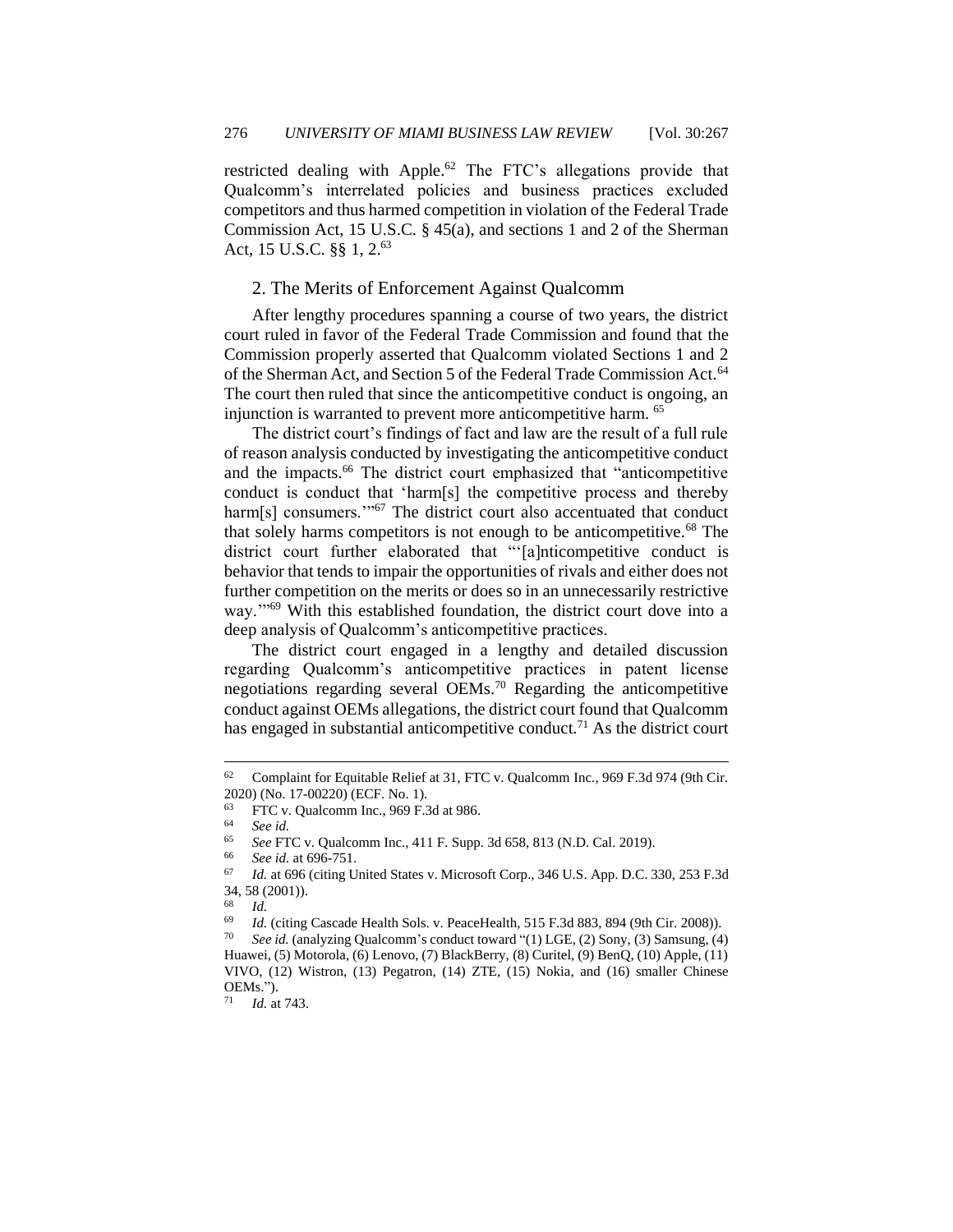explained, Qualcomm's refusal to sell its modem chips to an OEM until the OEM signed a patent license agreement, and refusal to sell its modem chips exhaustively, was anticompetitive.<sup>72</sup> Qualcomm engaged in conduct which ultimately ensured that the OEMs would sign Qualcomm's license agreements which ultimately resulted in exclusivity.<sup>73</sup>

The district court further discussed Qualcomm's refusal to license standard essential patents ("SEPs") to competing modem chip suppliers.<sup>74</sup> The court held that this practice is anticompetitive because it has prompted rivals to exit the market, impacted entry into the market, and hindered the success of competitors.<sup>75</sup> Qualcomm's rivals are threatened because they cannot sell modem chips without an assurance that Qualcomm will not sue for patent infringement.<sup>76</sup> This conduct also facilitates Qualcomm in charging unreasonably high royalty rates.<sup>77</sup> The district court analyzed in depth how Qualcomm's practices impacted market entry, promoted rivals' entry, and hurt rivals in the relevant market.<sup>78</sup>

The district court then found that Qualcomm's FRAND Commitments required the company to license its modem chip SEPs to rivals, stating that "Qualcomm's FRAND commitments to two  $SSOs^{79}$  require Qualcomm to license its SEPs to rivals." <sup>80</sup> The district court discussed in detail that Qualcomm used to license its SEPs to rivals, however, for solely financial reasons, stopped doing so because licensing its SEPs to OEMs is significantly "more lucrative."<sup>81</sup> The district court therefore refused to accept Qualcomm's allegedly procompetitive justifications for the conduct of refusing to license to its rivals.<sup>82</sup>

The district court also analyzed whether Qualcomm has an antitrust duty to license its SEPs to rival modem chip suppliers under the Sherman Act.<sup>83</sup> The court explained that although there is no general duty to aid

 $72$  *See id.*<br> $73$  *See id.* 

 $\frac{73}{74}$  *See id.* 

 $\frac{74}{75}$  *Id.* at 744.

<sup>75</sup> *Id.*

 $rac{76}{77}$  *Id.* 

 $\frac{77}{78}$  *Id.* 

<sup>78</sup> The district court discussed Qualcomm's (1) 2008 refusal to license MediaTek; (2) 2011 refusal to license Project Dragonfly; (3) 2011 refusal to license Samsung; (4) refusal to license VIA; (5) 2004 and 2009 refusals to license Intel; (6) 2009 refusal to license HiSilicon; (7) refusal to license Broadcom; (8) refusal to license Texas Instruments; (9) 2015 refusal to license LGE; and (10) 2009 and 2018 refusals to license Samsung. *See id.* at 744–51.<br> $\frac{79}{19}$  ssos

<sup>79</sup> SSOs are standard setting organizations. *Id.* at 669.<br> $\frac{80}{L}$  at 751

 $\frac{80}{81}$  *Id.* at 751.

 $\frac{81}{82}$  *Id.* 

 $\frac{82}{83}$  *Id.* 

*Id.* at 758.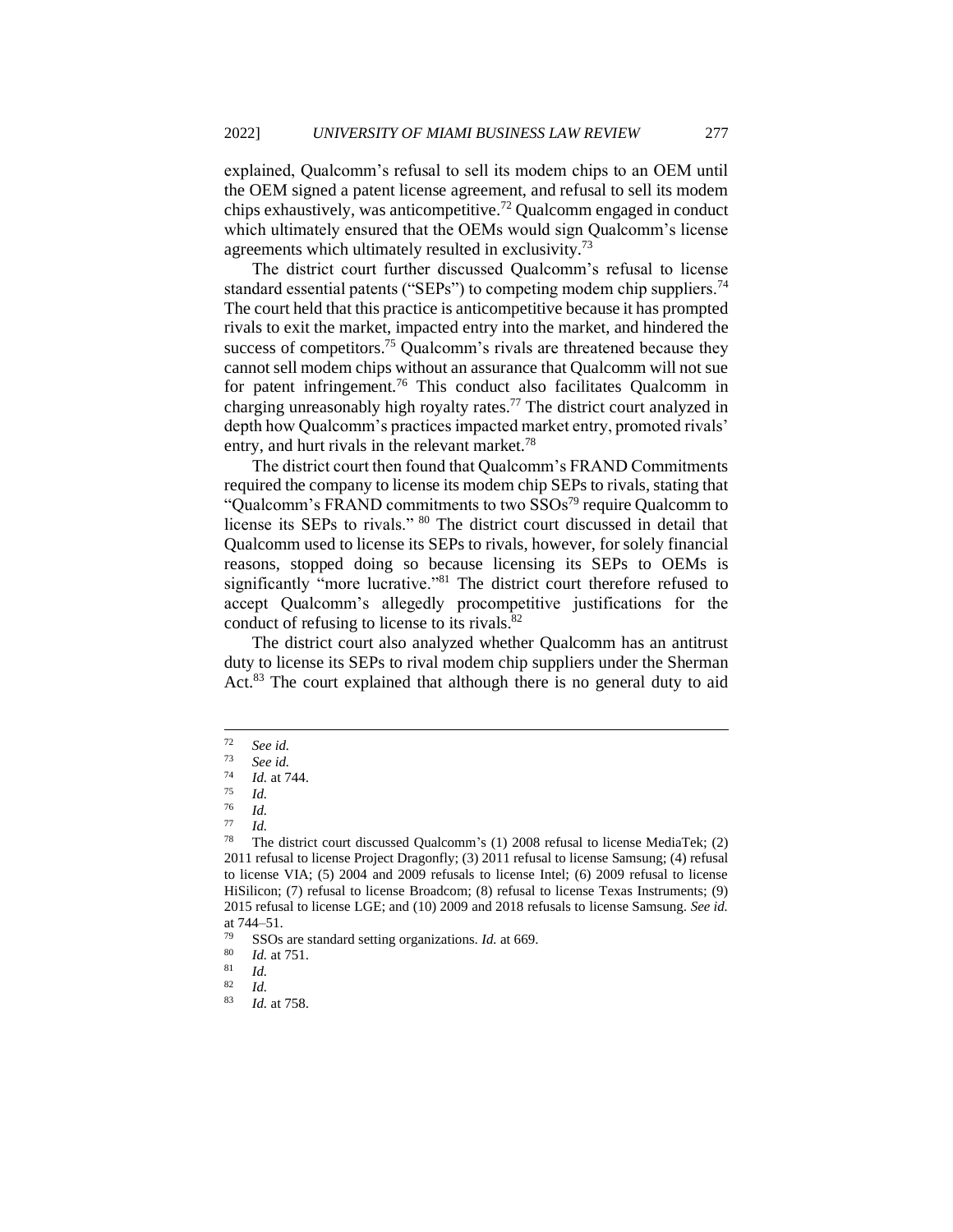competitors,<sup>84</sup> a refusal to cooperate with rivals can oftentimes constitute anticompetitive conduct and thus violate Section 2 of the Sherman Act.<sup>85</sup> In concluding that Qualcomm violated Section 2 of the Sherman Act, the court analyzed several factors and found the following facts to be relevant: (1) "Qualcomm terminated a voluntary and profitable course of dealing",  $86$ (2) Qualcomm's refusal to license was motivated by anticompetitive motives; $^{87}$  and (3) there is an existing market for licensing modem chip SEPs.<sup>88</sup> The court determined these factors were relevant because they were outlined in *Aspen Skiing Company v. Aspen Highlands Skiing Corporation*. 89

The district court also explained that Qualcomm's exclusive deals with Apple, including the 2011 Transition Agreement ("TA") and the 2013 First Amendment to Transition Agreement ("FATA"), violate the Sherman Act.<sup>90</sup> The court reasoned that the TA and FATA allowed Qualcomm to shrink rivals' sales and prevent rivals from achieving positive network effects of working with Apple.<sup>91</sup> This allowed Qualcomm to retain monopoly power in these markets and thus sustain  $QTL$ 's unreasonably steep royalty rates.<sup>92</sup> The court also determined that Qualcomm's exclusive deals with Apple resulted in a foreclosure of a substantial market share. $93$ 

The court concluded that "Qualcomm's licensing practices have strangled competition in the CDMA and premium LTE modem chip markets for years, and harmed rivals, OEMs, and end consumers in the process."<sup>94</sup> The district court held Qualcomm to be in violation of Section 1 of the Sherman Act because of an unreasonable restraint of trade; and in violation of Section 2 of the Sherman Act because of exclusionary conduct.<sup>95</sup> Since Qualcomm's actions violate both Sherman Act Section 1 and Section 2, the court found that Qualcomm is liable under the FTC Act, as violations of the Sherman Act also constitute "unfair methods of

<sup>84</sup> *Id.* (citing Verizon Commc'ns. Inc. v. L. Offs. of Curtis V. Trinko, LLP, 540 U.S. 398, 411 (2004)).

<sup>&</sup>lt;sup>85</sup> *Qualcomm*, 411 F. Supp. 3d at 758 (citing Trinko, 540 U.S. at 411).

<sup>&</sup>lt;sup>86</sup> *Qualcomm*, 411 F. Supp. 3d at 759.

 $\frac{87}{88}$  *Id.* at 760.

*Id.* at 762.

<sup>89</sup> *Id.*; *see Aspen Skiing Co. v. Aspen Highlands Skiing Corp.*, 472 U.S. 585 (1985).

<sup>&</sup>lt;sup>90</sup> *Qualcomm*, 411 F. Supp. 3d at 762.

 $\frac{91}{92}$  *Id.* at 762.

 $\frac{92}{93}$  *Id.* 

 $\frac{93}{94}$  *Id.* at 766.  $\frac{94}{95}$  *Id.* at 812.

<sup>95</sup> *Id.*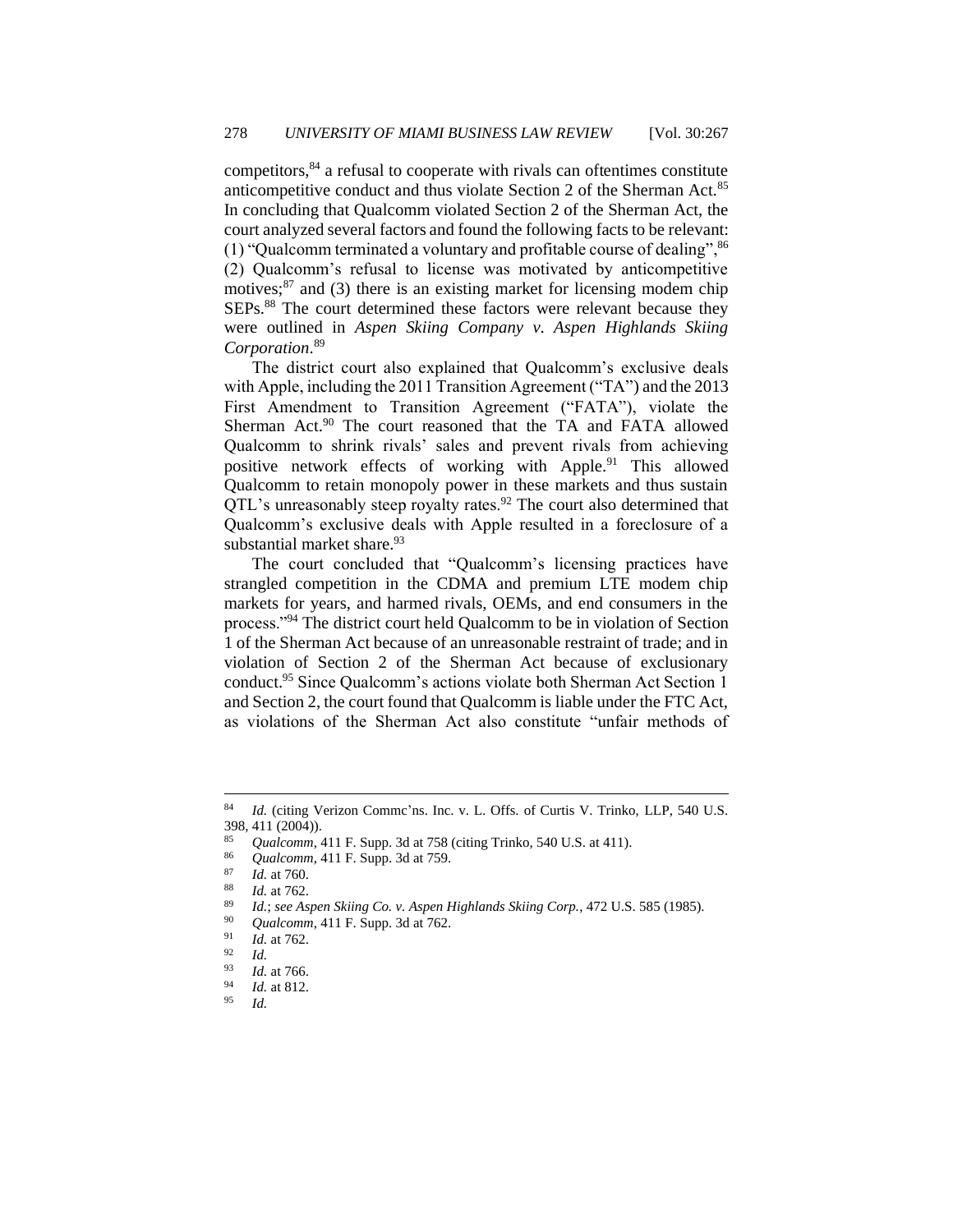competition."<sup>96</sup> Injunctive relief was granted and judgment was entered in favor of the plaintiff.<sup>97</sup>

The district court properly analyzed the Federal Trade Commission's allegations, and addressed such allegations by considering Qualcomm's market power<sup>98</sup> and the impact of the anticompetitive conduct on competition and on consumers.<sup>99</sup> Qualcomm's conduct "unfairly tends to destroy competition itself."<sup>100</sup> Defendant, Qualcomm, appealed the district court's decision to the Ninth Circuit Court of Appeals.

#### <span id="page-13-0"></span>3. Ninth Circuit: Competition, Confusion, Chips

The Ninth Circuit Court of Appeals panel vacated the district court's judgment and subsequently reversed the worldwide injunction the district court had placed prohibiting many of Qualcomm's business practices.<sup>101</sup> The court of appeals held that "the district court went beyond the scope of the Sherman Act  $\dots$  " and reversed the judgment.<sup>102</sup>

After a thorough description of antitrust laws as they pertain to Section 1 and Section 2 of the Sherman Act, the court of appeals emphasized the importance of accurately defining the relevant market, which refers to "the area of effective competition."<sup>103</sup> The court of appeals acknowledged that the district court properly defined Qualcomm's relevant markets as "'the market for CDMA modem chips and the market for premium LTE modem chips.'"<sup>104</sup>

Although the panel agreed with the district court's definition of Qualcomm's relevant market, the panel disagreed with the district court's analysis.<sup>105</sup> The court of appeals determined that the district court's anticompetitive impact analysis looked beyond the market definition, and instead considered a much larger and more broad market of general cellular services.<sup>106</sup> In such, the court of appeals specified that a substantial portion of the lower court's ruling had relied on alleged economic harm to OEMs.<sup>107</sup> The panel considered OEMs to be Qualcomm's customers, not its competitors, and thus was troubled by the district court's consideration

 $\frac{102}{103}$  *Id.* 

<sup>&</sup>lt;sup>96</sup> *Id.* at 812 (citing F.T.C. v. Cement Inst., 333 U.S. 683, 693–94 (1948)).

<sup>97</sup> *Qualcomm*, 411 F. Supp. 3d at 820.

<sup>98</sup> *See generally id.* at 683-95.

<sup>&</sup>lt;sup>99</sup> *See id.* at 812.

<sup>100</sup> *Id.* (citing Spectrum Sports, Inc. v. McQuillan, 506 U.S. 447, 458 (1993)).

<sup>&</sup>lt;sup>101</sup> F.T.C. v. Qualcomm Inc., 969 F.3d 974, 982 (9th Cir. 2020).

<sup>103</sup> *Id.* at 992 (quoting Ohio v. Am. Express Co., 138 S. Ct. 2274, 2285 (2018)).<br>
104 *Qualcomm* 969 E 3d at 982 (quoting *Qualcomm* 411 E Supp. 3d at 683)

<sup>104</sup> *Qualcomm* 969 F.3d at 982 (quoting *Qualcomm*, 411 F. Supp. 3d at 683).

<sup>105</sup> *See Qualcomm*, 969 F.3d at 982.

 $\frac{106}{107}$  *Id.* 

*Id.*at 992.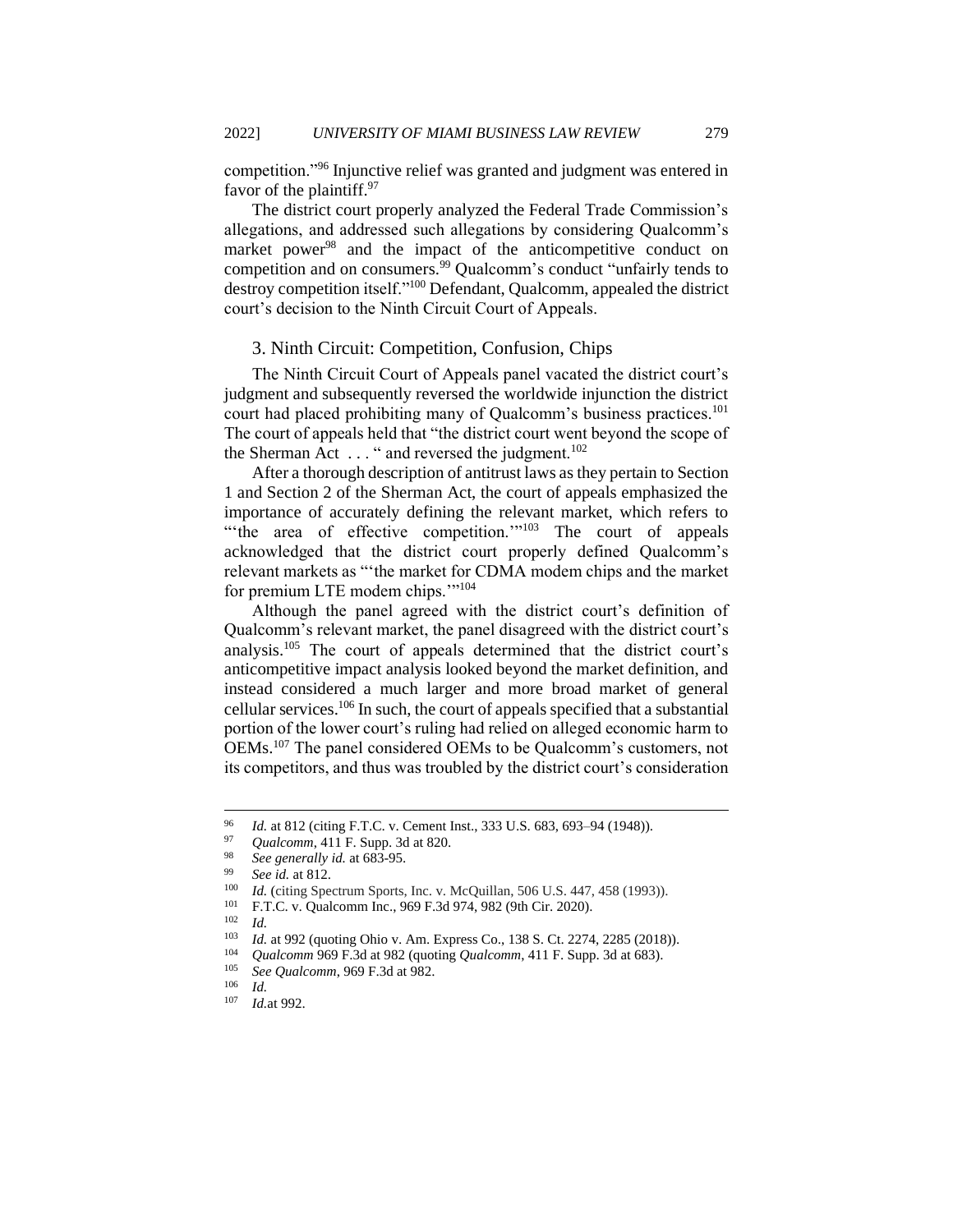of economic harm to OEMs.<sup>108</sup> The court of appeals therein stated that the harms to OEMs "are not 'anticompetitive' in the antitrust sense—at least not directly—because they do not involve restraints on trade or exclusionary conduct in 'the area of effective competition.'"<sup>109</sup> The court of appeals subsequently criticized the district court's analysis and framing of the issues. In a concerning interpretation of antitrust law, the court of appeals stated that "... actual or alleged harms to customers and consumers outside the relevant markets are beyond the scope of antitrust law."<sup>110</sup> After conducting a reframed analysis of the issues, and excluding  $OEMs$  from the relevant market, $^{111}$  the court of appeals determined that the Federal Trade Commission did not meet its burden as a plaintiff under the rule of reason in demonstrating that Qualcomm's business practices have crossed the line to constitute "'conduct which unfairly tends to destroy competition itself.'"<sup>112</sup>

In making this conclusion, the court of appeals first provided that Qualcomm's practice of exclusively licensing its SEPs at the OEM level did violate Section 2 of the Sherman Act because Qualcomm does not have a duty to license to rival chip suppliers.<sup>113</sup> The court of appeals then provided that Qualcomm's patent-licensing royalties and the "no license, no chips" policy do not undermine competition and are instead chipsupplier neutral.<sup>114</sup> Lastly, the court of appeals panel determined that Qualcomm's 2011 and 2013 agreements with Apple did not foreclose competition and noted that these agreements were voluntarily terminated by Apple a significant amount of time prior to this proceeding against Qualcomm.<sup>115</sup> The court of appeals thus reversed the district court's judgment and vacated the injunction.<sup>116</sup>

Although the court of appeals agreed with the district court's definition of the relevant market, therein adopting the same definition in its own reasoning, the court of appeals rendered a judgement directly opposing the district court's holding.<sup>117</sup> The Ninth Circuit panel conveniently turned a blind eye to landmark cases which delineated that it

<sup>108</sup> *See id.*

<sup>&</sup>lt;sup>109</sup> *Id.* (quoting Ohio v. Am. Express Co., 138 S. Ct. 2274, 2285 (2018)).

 $\frac{110}{111}$  *Id.* at 993.

<sup>&</sup>lt;sup>111</sup> *See generally id.* at 993–1005.<br><sup>112</sup> *Id.* at 1005 (quoting Spectrum)

<sup>&</sup>lt;sup>112</sup> *Id.* at 1005 (quoting Spectrum Sports v. McQuillan, 506 U.S. 447, 458 (1993)).

 $\frac{113}{114}$  *Id.* 

 $\frac{114}{115}$  *Id.* 

 $\frac{115}{116}$  *Id.* 

 $\frac{116}{117}$  *Id.* 

See generally id. at 992.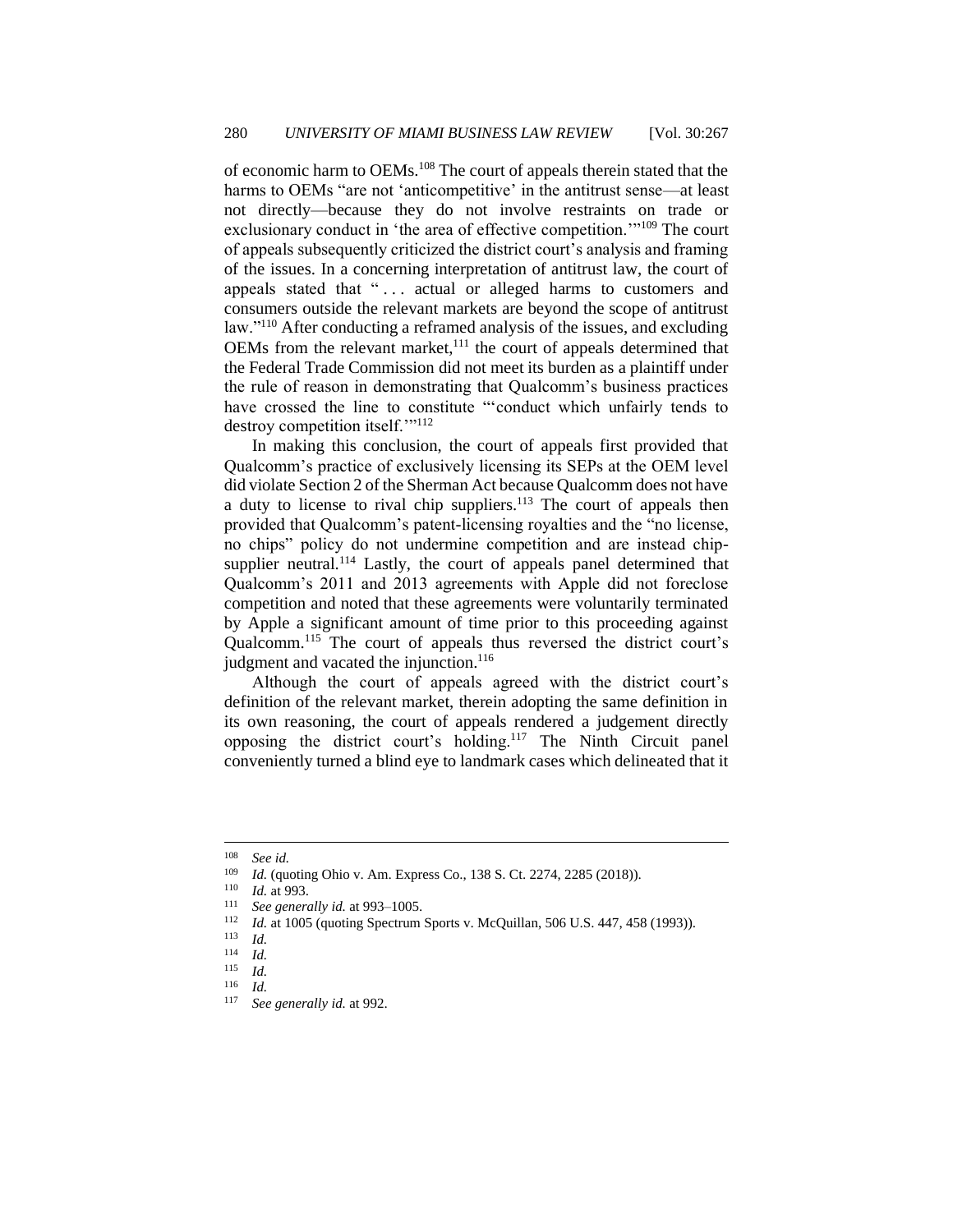is appropriate to examine the impact on consumers when analyzing a Sherman Act Section 2 violation.<sup>118</sup>

By failing to consider price impacts on Qualcomm's consumers, the Ninth Circuit disregarded established precedent, specifically including statements by the Supreme Court in *Reiter v. Sonotone Corporation*. 119 Ultimately, the Ninth Circuit's holding creates a slippery slope for monopolists to dodge antitrust liability if they are able to "exclude rivals through customer-oriented acts."<sup>120</sup> In fact, industry participants have pointed to subsequent judicial decisions as being influenced by the Ninth Circuit's holdings in *FTC v. Qualcomm*. <sup>121</sup> The Ninth Circuit's decision also shines a spotlight on the lack of clarity about the fundamental goals of antitrust law, and ultimately, about the proper application of the consumer welfare standard. Although the panel deviated from precedent in failing to consider impact to consumers as relevant in determining a Sherman Act violation, the Ninth Circuit panel is not to blame for the confusion surrounding the goals of antitrust law.<sup>122</sup> Instead, this author believes the cause for such confusion is the lack of clarity in the ongoing debate over fundamental antitrust goals.

## <span id="page-15-0"></span>PART III: CURRENT DEBATE: DISCONNECTED DIALOGUE AND **DISCOURSE**

In highlighting two extremes on the ideological spectrum of the debate, namely the consumer welfare standard and the Neo-Brandeisian standard, this Note addresses key concerns of supporters of each side. This section examines the current debate over the overarching goals of antitrust policy, emphasizing the disconnect between the actions of those ready to criticize the opposing view, but that fail to listen to the critiques directed at their own view. This section also addresses common issues in the

<sup>118</sup> *See* Amicus Brief, *supra* note 2, at 7 (stating "'[i]t is, accordingly, appropriate to examine the effect of the challenged pattern of conduct on consumers' when evaluating a Section 2 claim") (first quoting Aspen Skiing Co. v. Aspen Highlands Skiing Corp., 472 U.S. 585, 605 (1985); and then citing *cf.* Apple Inc. v. Pepper, 139 S. Ct. 1514, 1519, 1525 (2019) (customers paying higher prices suffer antitrust injury under Section 2)).

<sup>119</sup> *See* Reiter v. Sonotone Corp. 442 U.S. 330, 343 (1979) (citing ROBERT H. BORK, THE ANTITRUST PARADOX: A POLICY AT WAR WITH ITSELF 66 (1978)).

<sup>&</sup>lt;sup>120</sup> Amicus Brief, *supra* note 2, at 13.<br><sup>121</sup> See e.g. Brief of Apple Inc. as A

See, e.g., Brief of Apple Inc. as Amicus Curiae in Support of Plaintiff-Appellant and Reversal at 31, Cont'l Auto. Sys., Inc. v. Avanci, L.L.C., 485 F. Supp. 3d 712 (N.D. Tex. 2020) (No. 19-cv-02933) ("The district court's flawed decision here can be traced directly to the DOJ's misplaced efforts to curtail the application of antitrust law to patents are embraced in the Ninth Circuit's *Qualcomm* decision.").

<sup>122</sup> *See infra* Part III and Part IV.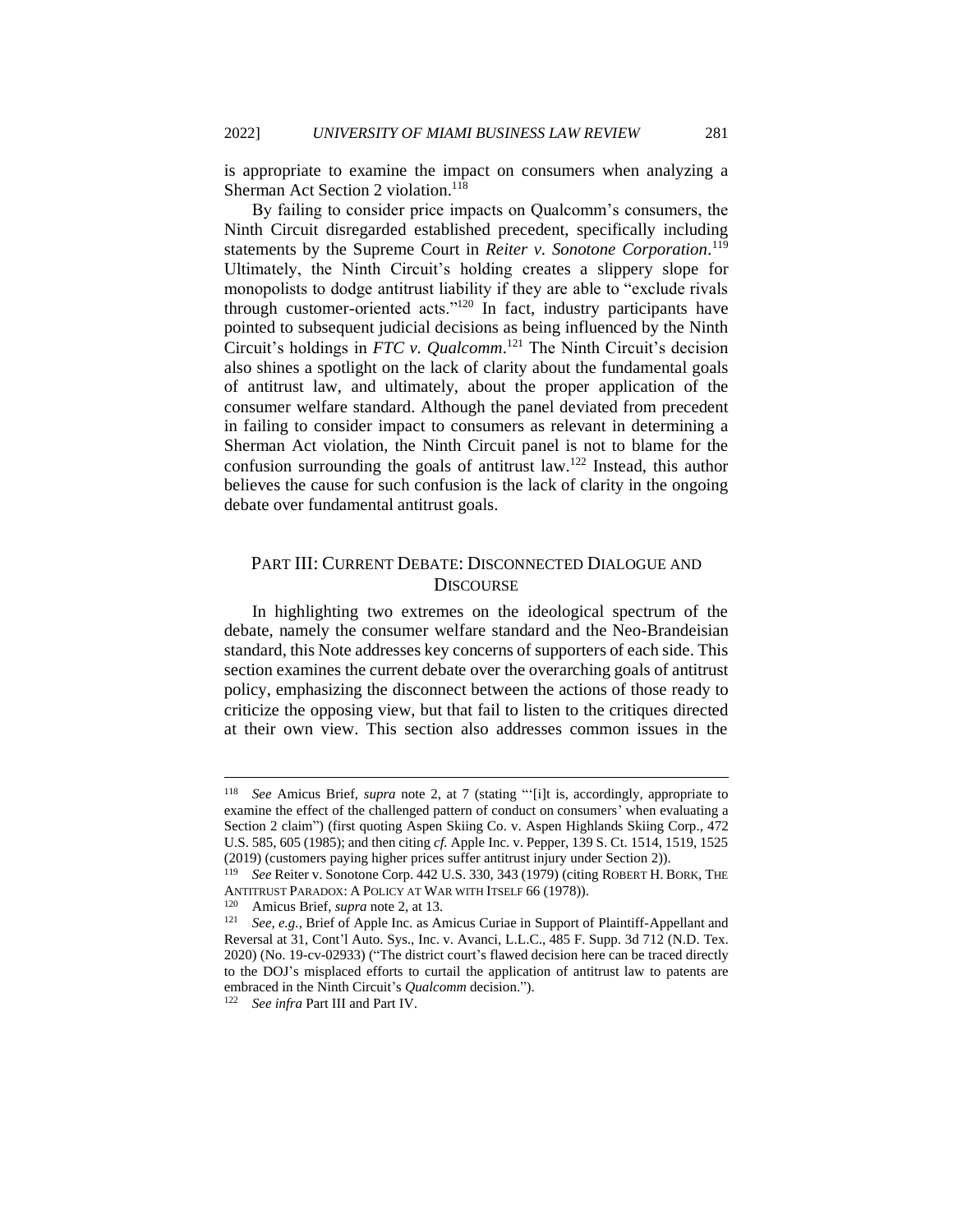debate, including that competition and consumers are talked about separately too frequently.

## <span id="page-16-0"></span>*A. Current Dialogue: Market Competition, Consumers, and General Goals of Antitrust*

The lack of harmony in the antitrust community has caused a lack of clearness in applying any standard because different standards can yield different results. If the ultimate goal of antitrust is undefined, a lack of consensus in the application of standards in analyzing potential antitrust violations will certainly result.

Market competition provides various benefits to the economy and to consumers because it pushes companies to reduce costs and to improve the quality of their products.<sup>123</sup> It also stimulates new product designs and increases consumer education.<sup>124</sup> Competition ultimately results in increased consumer welfare.<sup>125</sup> The Antitrust Modernization Commission reported to Congress in 2007 that "'the state of antitrust laws' was 'sound'"<sup>126</sup> and concluded that "the existing statutes were sufficiently flexible to address emerging issues, and that courts, antitrust agencies, and practitioners were now in proper agreement that 'consumer welfare' was the 'unifying goal of antitrust law.""<sup>127</sup>

Courts have historically considered consumer welfare as a leading concern in evaluating possible antitrust violations.<sup>128</sup> In evaluating a Sherman Act Section 2 claim, "[i]t is . . . appropriate to examine the effect of the challenged pattern of conduct on consumers."<sup>129</sup> However, in recent years, there has been a rift over the goals, purposes, and values of antitrust law.<sup>130</sup> During the last ten years, some professionals in the antitrust field have grown skeptical and critical of the consumer welfare standard and of

<sup>123</sup> U.S. DEP'T OF JUST., COMPETITION AND MONOPOLY: SINGLE-FIRM CONDUCT UNDER SECTION 2 OF THE SHERMAN ACT 7 (2008), https://www.justice.gov/sites/default/files/atr/ legacy/2009/05/11/236681.pdf.

 $12\overline{4}$  *Id.* 

<sup>125</sup> *Id.*

<sup>126</sup> Khan, *supra* note 7, at 1655 (citing ANTITRUST MODERNIZATION COMM'N, REPORT AND RECOMMENDATIONS (2007), https://govinfo.library.unt.edu/amc/report\_ recommendation/amc\_final\_report.pdf).

Khan, *supra* note 7, at 1655 (citing ANTITRUST MODERNIZATION COMM'N, REPORT AND RECOMMENDATIONS at 35).<br><sup>128</sup> Aspen Skiing Co. v. Aspen

Aspen Skiing Co. v. Aspen Highlands Skiing Corp., 472 U.S. 585, 605 (1985) (stating that "it is relevant to consider its impact on consumers and whether it has impaired competition in an unnecessarily restrictive way.").

<sup>129</sup> *Id.*

<sup>130</sup> Khan, *supra* note 7, at 1656.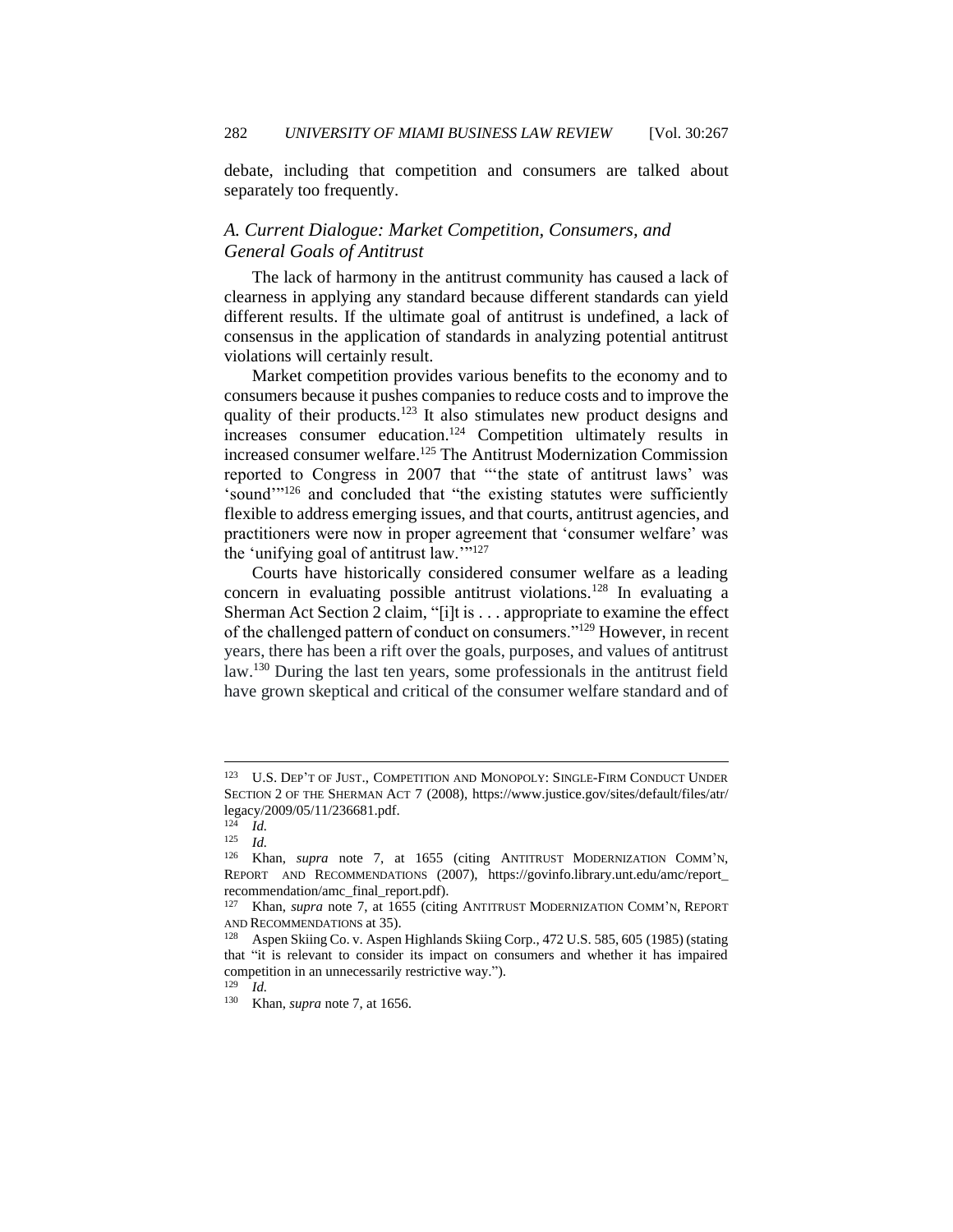the effects of increased concentration of the market.<sup>131</sup> Although this is not the first time in antitrust history that the Chicago School has been challenged,<sup>132</sup> the consumer welfare framework, and the dominant neoclassical principles of the framework, remain the primary source of antitrust doctrine.<sup>133</sup> It is important to note, however, that with the development and growth of antitrust as a body of law, antitrust policy under the consumer welfare principle is currently at a crossroads and navigating between two extremes: Bork's consumer welfare standard, and the Neo-Brandeisian approach to antitrust law. The one thing these two ideological extremes share is that both belittle the importance of increased outputs and low prices as the fundamental goal of antitrust.<sup>134</sup>

On one end of the ideological spectrum is Robert Bork's consumer welfare approach.<sup>135</sup> Bork's consumer welfare standard has been widely adopted by courts since its emergence in Bork's publication *The Antitrust Paradox*, in 1978.<sup>136</sup> Bork's use of the terminology "'consumer welfare' referred to the sum of the welfare, or surplus, enjoyed by both consumers and producers."<sup>137</sup> Bork expressed that "[t]he whole task of antitrust can be summed up as the effort to improve allocative efficiency without impairing productive efficiency so greatly as to produce either no gain or a net loss to consumer welfare."<sup>138</sup> Much of Bork's arguments rely on the concept that "consumer welfare and efficiency [go] hand in hand—that the consumer interest was in efficiency."<sup>139</sup> Bork traditionally used the term

<sup>131</sup> *Id.* at 1671; The author, Lina Khan, also points to several examples of publications in prior years evidencing criticism and skepticism of current antitrust standards. *Id.* at 1671 n.66 (first citing *see, e.g.*, BARRY C. LYNN, CORNERED: THE NEW MONOPOLY CAPITALISM AND THE ECONOMICS OF DESTRUCTION (2010); then, *e.g.*, Lina Khan, *Obama's Game of Chicken*, WASH. MONTHLY (Nov. 9, 2012), https://washingtonmonthly.com/ 2012/11/09/obamas-game-of-chicken/; then, *e.g.*, Lina Khan & Sandeep Vaheesan, How America Became Uncompetitive and Unequal, WASH. POST (June 13, 2014), https://www.washingtonpost.com/opinions/how-america-became-uncompetitive-andunequal/2014/06/13/a690ad94-ec00-11e3-b98c-72cef4a00499\_story.html; then, *e.g.*, Barry C. Lynn, *Killing the Competition*, HARPER'S MAG. (Feb. 2012), https://harpers.org/archive/2012/02/killing-the-competition; and then, *e.g.*, Barry C. Lynn & Phillip Longman, *Who Broke America's Jobs Machine?*, WASH. MONTHLY (Mar. 30, 2010), https://washingtonmonthly.com/2010/03/30/who-broke-americas-jobs-machine-

 $3/$ ).

<sup>132</sup> Id. at 1665 (noting that "the Chicago School has not gone unchallenged . . . .").<br>133 See HERRERT HOVENIZAMP, THE ANTITRIUST ENTERPRISE: PRINCIPLE AND EXECT

<sup>133</sup> *See* HERBERT HOVENKAMP, THE ANTITRUST ENTERPRISE: PRINCIPLE AND EXECUTION 15 (2006).

<sup>134</sup> *See id.*

<sup>135</sup> *See id.*

<sup>136</sup> *See* BORK, *supra* note 119, at 66, 97 (1978).

<sup>137</sup> Hovenkamp, *supra* note 10, at 65 (quoting BORK, *supra* note 119, at 90).

BORK, *supra* note 119, at 91.

<sup>139</sup> Daniel A. Crane, *The Tempting of Antitrust: Robert Bork and the Goals of Antitrust Policy*, 79 ANTITRUST L.J. 835, 837 (2014).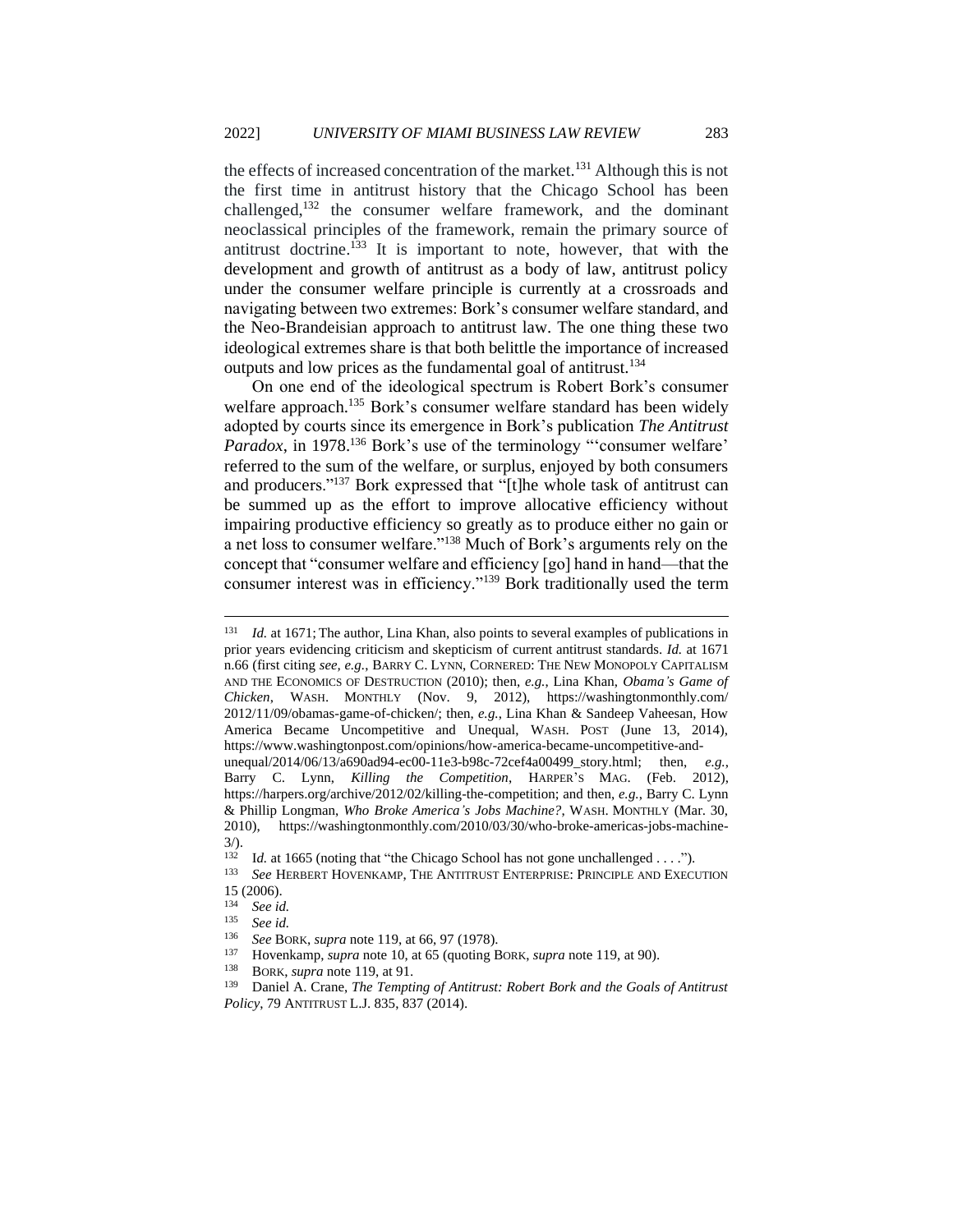"consumer welfare" to describe something that most economists refer to as "general welfare" or "total welfare."<sup>140</sup> General welfare, as traditionally understood by economists, is "welfare that includes the surplus, or wealth net of costs, enjoyed by everyone affected, including producers and consumers as well as others."<sup>141</sup> However, most people today view the consumer welfare principle as encouraging "markets to produce output as high as is consistent with sustainable competition, and prices that are accordingly as low."<sup>142</sup> Bork was not concerned with a standard that favored producers so strongly because in a perfect competition model, producer gains are leveled away over time and ultimately benefit consumers.<sup>143</sup> The overall goal of the consumer welfare principle is to "encourage markets in which output, measured by quantity, quality, or innovation, is as large as possible consistent with sustainable competition."<sup>144</sup>

On the other end of the ideological spectrum is the "Neo-Brandeisian" approach.<sup>145</sup> Critics of Bork's consumer welfare standard have argued that "[g]rowing signs that the current approach to antitrust has failed even on its own terms, then, have created an opening for the Neo-Brandeisian scholars to revisit foundational questions and make the case for recovering an approach to antitrust that is rooted in its antimonopoly values."<sup>146</sup> Neo-Brandeisian scholars argue that the current antitrust theory is the major concern.<sup>147</sup> Notably, the Neo-Brandeisian approach also views markets to be fragile and easily susceptible to collusion and monopolization.<sup>148</sup> The Neo-Brandeisian approach's main assumption that "individuals in our society would really be better off in a world characterized by higher prices but smaller firms" remains relatively untested.<sup>149</sup> The Neo-Brandeisian approach oftentimes considers low prices to be problematic when these

<sup>140</sup> Herbert Hovenkamp, *On the Meaning of Antitrust's Consumer Welfare Principle*, REVUE CONCURRENTIALISTE, Jan. 17, 2020, at 1 (stating "Bork, however, used the term 'consumer welfare' to describe something that most economists refer to as 'general welfare' or 'total welfare.'").

<sup>141</sup> Hovenkamp, *supra* note 10, at 65.

<sup>&</sup>lt;sup>142</sup> *Id.* at 66 (Noting "[i]f total welfare is to be regarded as the baseline, the [consumer welfare] principle redistributes a certain amount of wealth away from producers and towards consumers.").

<sup>&</sup>lt;sup>143</sup> *Id.* (citing ROBERT H. BORK, THE ANTITRUST PARADOX: A POLICY AT WAR WITH ITSELF 98–99 (1978))

 $\frac{144}{145}$  *Id.* at 67

 $\frac{145}{146}$  *Id.* 

<sup>&</sup>lt;sup>146</sup> Khan, *supra* note 7, at 1676.

 $\frac{147}{148}$  *Id.* 

<sup>&</sup>lt;sup>148</sup> Hovenkamp, *supra* note 10, at 67.<br><sup>149</sup> *Id.* Hovenkamp explains that "[t]h

Id. Hovenkamp explains that "[t]he neo-Brandeisians still face the formidable task of providing evidence that most citizens believe they would be better off in a world of higher cost smaller firms selling at higher prices, their market behavior notwithstanding."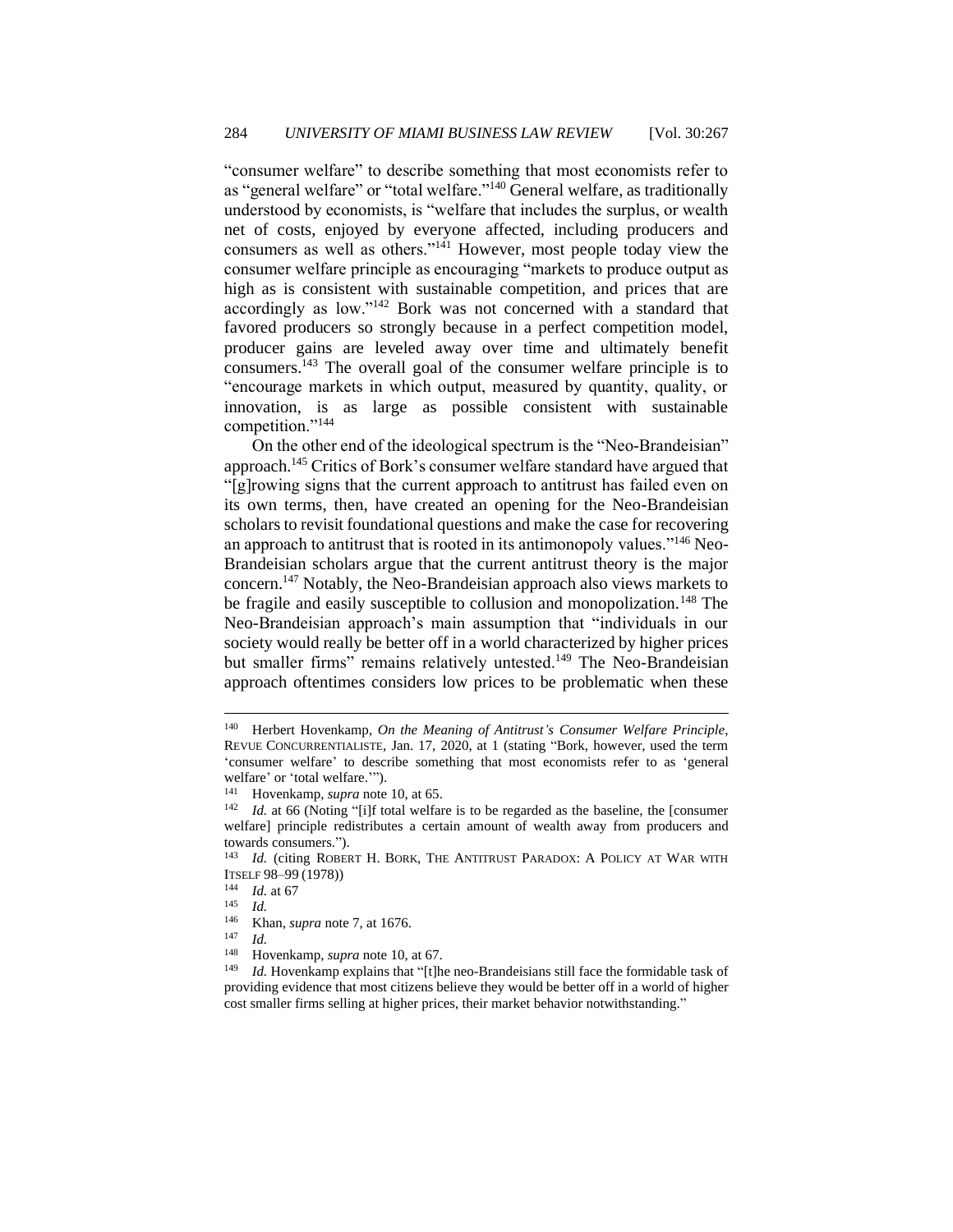prices are a result of large firms.<sup>150</sup> A general theme of the emerging Neo-Brandeisian movement is "greater production for small business, nearly always at consumers' expense."<sup>151</sup>

Interpreting congressional intent in passing the Sherman Act is no easy task, and as such has sparked numerous debates since the Sherman Act was passed.<sup>152</sup> These debates are somewhat unavoidable because Congress did not use the terms "competition" or "competitive process," and thus did not define such terms.<sup>153</sup> Therefore, it cannot be "obvious that consumer protection is a superior goal to economic efficiency . . . [nor] that the welfare of consumers must trump the welfare of society."<sup>154</sup> Although it is not feasible to delineate the true goal, it is possible to determine that the dominant goal, which has more widespread support and has been most relied upon thus far, that being the protection of consumers.<sup>155</sup>

Case law also supports protection of consumers as the main goal, and by the 1990s, "most courts had embraced consumer protection . . . ."<sup>156</sup> "[W]hen judges address the goals of the antitrust laws in a sell-side case or defined critical terms like 'anticompetitive,' they ordinarily say that their aim is to prevent injury to consumers  $\dots$  ..."<sup>157</sup> In fact, since 1979, when the Supreme Court stated that the Sherman Act is a "consumer welfare prescription",<sup>158</sup> consumer welfare has been the stated goal and purpose of antitrust laws in the United States.<sup>159</sup>

However, prior to a widespread acceptance of the consumer welfare standard, the broad understanding of the goals of antitrust was that "competition was the original and practical goal of U.S. competition laws, that is, antitrust."<sup>160</sup> Prior to the acceptance of Bork's standard, courts also repeatedly proclaimed that "competition" was the "goal of U.S.

<sup>150</sup> *Id.*

<sup>151</sup> *Id.*

<sup>152</sup> *See* John B. Kirkwood, *The Essence of Antitrust: Protecting Consumers and Small Suppliers From Anticompetitive Conduct*, 81 FORDHAM L. REV. 2425, 2426–27 (2013).

Id. at 2427 (citing PHILLIP E. AREEDA & HERBERT HOVENKAMP, ANTITRUST LAW: AN ANALYSIS OF ANTITRUST PRINCIPLES AND THEIR APPLICATION 101 (rev. ed. 1997) (stating "The members of Congress who enacted the Sherman Act wanted to preserve 'competition,' although they never defined that term . . . .")).

<sup>&</sup>lt;sup>154</sup> *Id.* at 2428.<br><sup>155</sup> *Id.* at 2428

Id. at 2428–30 (describing how "[t]he legislative histories of the principal antitrust laws express more support for this goal than for any other.").

 $\frac{156}{157}$  *Id.* at 2430.

 $\frac{157}{158}$  *Id.* 

Reiter v. Sonotone Corp., 442 U.S. 330, 343 (1979) (citing ROBERT H. BORK, THE ANTITRUST PARADOX: A POLICY AT WAR WITH ITSELF 66 (1978)).<br><sup>159</sup> Barak Orbach, How Antitrust Lost Its Goal, 81 FORDHAM I

<sup>159</sup> Barak Orbach, *How Antitrust Lost Its Goal*, 81 FORDHAM L. REV. 2253, 2254 (2013). <sup>160</sup> *Id.* at 2255.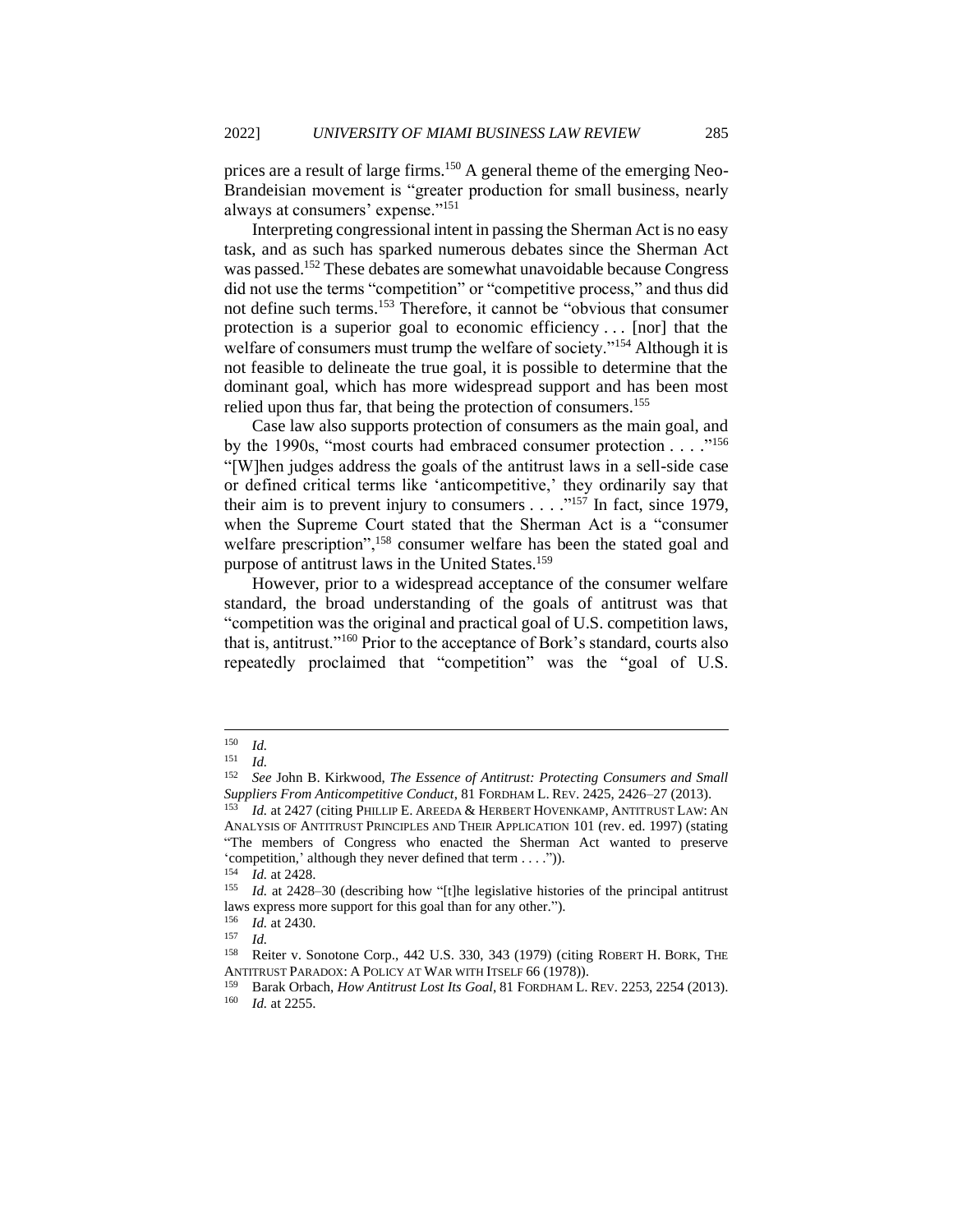competition laws.<sup>161</sup> Since the time when Bork's consumer welfare standard was accepted by the courts, courts have not addressed the specific meanings of the term, and this has resulted in a great amount of ambiguity.<sup>162</sup>

This Neo-Brandeisian "effective competition" standard gained force, with policy-makers and academics calling the replacement of the Consumer Welfare Standard with the Neo-Brandeisian Effective Competition Standard.<sup>163</sup> Lina Khan, a prominent voice against the

<sup>161</sup> *Id.* at 2270 (referencing, *see e.g.*, City of Lafayette v. La. Power & Light Co., 435 U.S. 389, 398 (1978), which stated "[b]y enacting the Sherman Act] Congress . . . sought to establish a regime of competition as the fundamental principle governing commerce in this country."); United States v. Topco Assocs., Inc., 405 U.S. 596, 610 (1972) ("Antitrust laws in general, and the Sherman Act in particular, are the Magna Carta of free enterprise. They are as important to the preservation of economic freedom and our free-enterprise system as the Bill of Rights is to the protection of our fundamental personal freedoms. And the freedom guaranteed each and every business, no matter how small, is the freedom to compete—to assert with vigor, imagination, devotion, and ingenuity whatever economic muscle it can muster."); White Motor Co. v. United States, 372 U.S. 253, 263 (1963); Brown Shoe Co. v. United States, 370 U.S. 294, 330 (1962) ("[A]ntitrust laws . . . are intended primarily to preserve and stimulate competition."); N. Pac. Ry. Co. v. United States, 356 U.S. 1, 4 (1958) ("The Sherman Act was designed to be a comprehensive charter of economic liberty aimed at preserving free and unfettered competition as the rule of trade . . . .[T]he policy unequivocally laid down by the Act is competition."); Standard Oil Co. v. FTC, 340 U.S. 231, 248–49 (1951) ("The heart of our national economic policy long has been faith in the value of competition. In the Sherman and Clayton Acts, as well as in the Robinson-Patman Act, 'Congress was dealing with competition, which it sought to protect, and monopoly, which it sought to prevent.'" (quoting A.E. Staley Mfg. Co. v. FTC, 135 F.2d 453, 455 (7th Cir. 1943)); Bd. of Trade of Chi. v. United States, 246 U.S. 231, 238 (1918) ("The true test of legality is whether the restraint imposed is such as merely regulates and perhaps thereby promotes competition or whether it is such as may suppress or even destroy competition."); N. Sec. Co. v. United States, 193 U.S. 197, 331 (1904) ("[T]he anti-trust act[] has prescribed the rule of free competition among those engaged in [interstate] commerce.")).

<sup>&</sup>lt;sup>162</sup> Orbach, *supra* note 158, at 2254-55.<br><sup>163</sup> John M. Newman, Beactionary Anti-

John M. Newman, Reactionary Antitrust, CONCURRENCES REV., Nov. 2019, at 66-67 (stating " . . . a handful of academics began to follow suit. Maurice Stucke and Marshall Steinbaum produced a white paper in 2018 arguing against the consumer welfare standard. 'It is imperative,' they wrote, 'that the consumer welfare standard be replaced, and in this paper, we present an alternative: the effective competition standard.'") (citing M. Steinbaum & M. E. Stucke, The Effective Competition Standard: A New Standard for Antitrust 1 (2018), http://rooseveltinstitute.org/wp-content/uploads/2018/09/The-Effective-Competition-Standard-FINAL.pdf.); *see* Marshall Steinbaum & Maurice E. Stucke, *The Effective Competition Standard: A New Standard for Antitrust*, 86 U. CHI. L. REV. 595, 596 (2019) (stating "To tackle today's market power problem, we offer an effective competition antitrust standard to replace the prevailing consumer welfare standard, which courts and scholars have interpreted differently (and at times inconsistently). The effective competition standard restores the primary aim of the antitrust laws—namely, the dispersion and deconcentration of significant private power wherever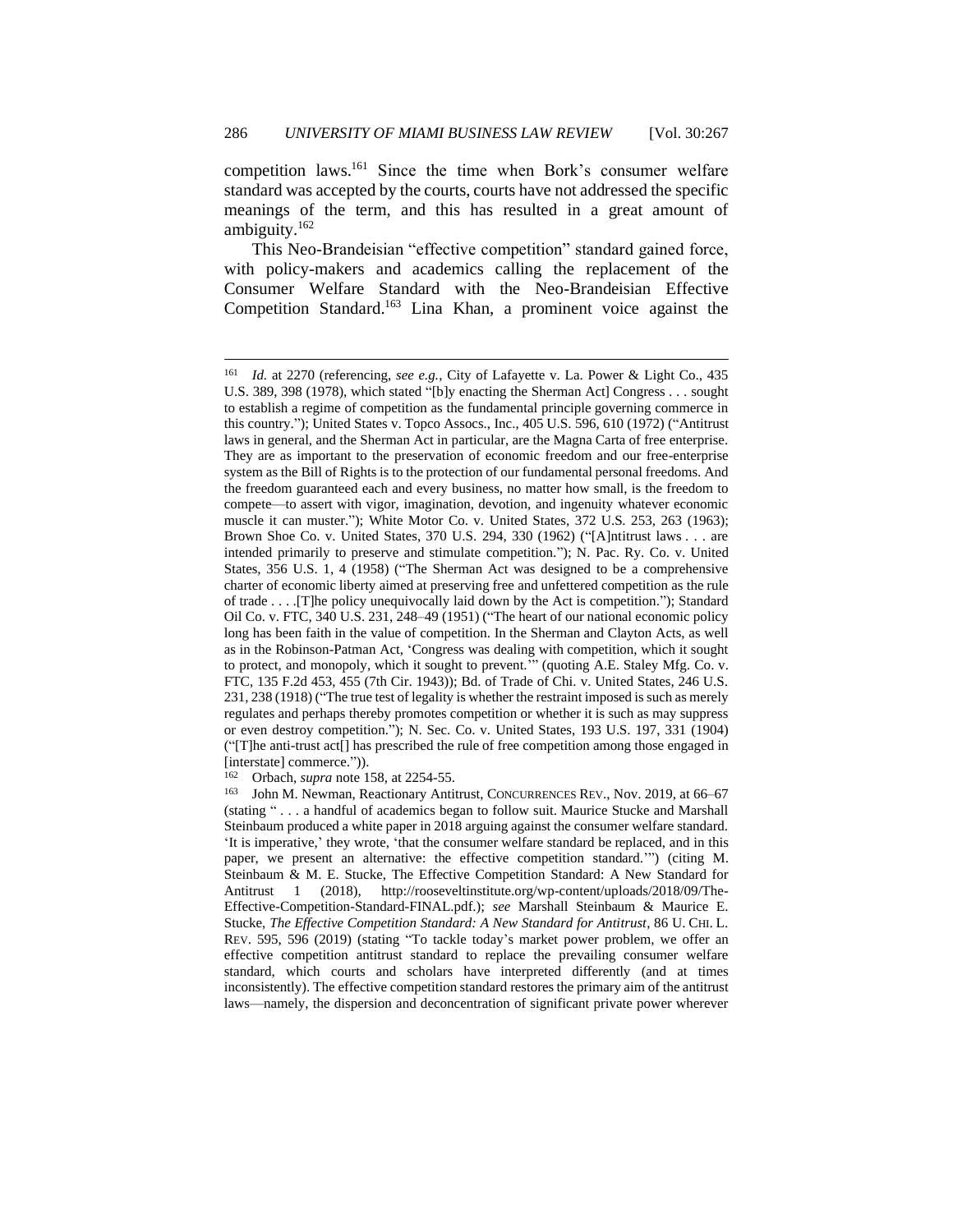consumer welfare standard and in favor of Neo-Brandeisian ideals, has stated how antitrust law would not be the only area of law that would need to change for effective enforcement of this type.<sup>164</sup> Instead, a "host of other legal reforms and interventions – including renewing labor law and protecting workers' organizations, reinvigorating public utility regulations, and adopting public options – [would] also be needed to achieve the antimonopoly goals of rebalancing power and checking private domination."<sup>165</sup>

Consumer welfare supporters would go as far as to argue that monopolization claims under Section 2 of the Sherman Act that focus exclusively on competitors and rivals are fundamentally flawed.<sup>166</sup> The Neo-Brandeisians, however, would adamantly disagree with consumerwelfare supporters that focusing exclusively on competitors and rivals is erroneous.<sup>167</sup> The Neo-Brandeisians instead would argue that focusing on competition itself, rather than on consumers, is the preferred standard in evaluating monopolization claims.<sup>168</sup> This divide among theories of antitrust has increased movement in the general discussion regarding the fundamental goal of antitrust law. Ultimately, antitrust enthusiasts are facing the inquiry: is the goal of antitrust law to protect *competition* or *consumers* or *both*?

## <span id="page-21-0"></span>*B. Current Discourse: Standstill from a Disconnected Debate*

Engaging in scholarly debates about the goals of antitrust enforcement should not be challenging. After all, those voicing their concerns about the current state of antitrust deserve to be heard and to have their trepidations addressed. However, the problem is that neither side truly listens to the arguments of the other. Unsubstantiated dismissal of productive debates paired with sustained attacks on antitrust enforcement institutions<sup>169</sup> have upended the professionalism and respect necessary to productively answer whether protecting competition or protecting consumers is the ultimate

<sup>165</sup> *Id.*

in the economy it is to be found, including throughout supply chains and in the labor market.").

<sup>164</sup> *See* Khan, *supra* note 7, at 1682.

<sup>&</sup>lt;sup>166</sup> Amicus Brief, *supra* note 2 at 13 (citing Lucas v. Citizens Commc'ns Co., 244 F. App'x 774, 776 (9th Cir. 2007)).

<sup>167</sup> Steinbaum & Stucke, *supra* note 163, 601–602.

 $\frac{168}{169}$  *See id.* 

JOINT SUBMISSION OF ANTITRUST ECONOMISTS, LEGAL SCHOLARS, AND PRACTITIONERS TO THE HOUSE JUDICIARY COMMITTEE ON THE STATE OF ANTITRUST LAW AND IMPLICATIONS FOR PROTECTING COMPETITION IN DIGITAL MARKETS (May 15, 2020) [hereinafter Joint Submission].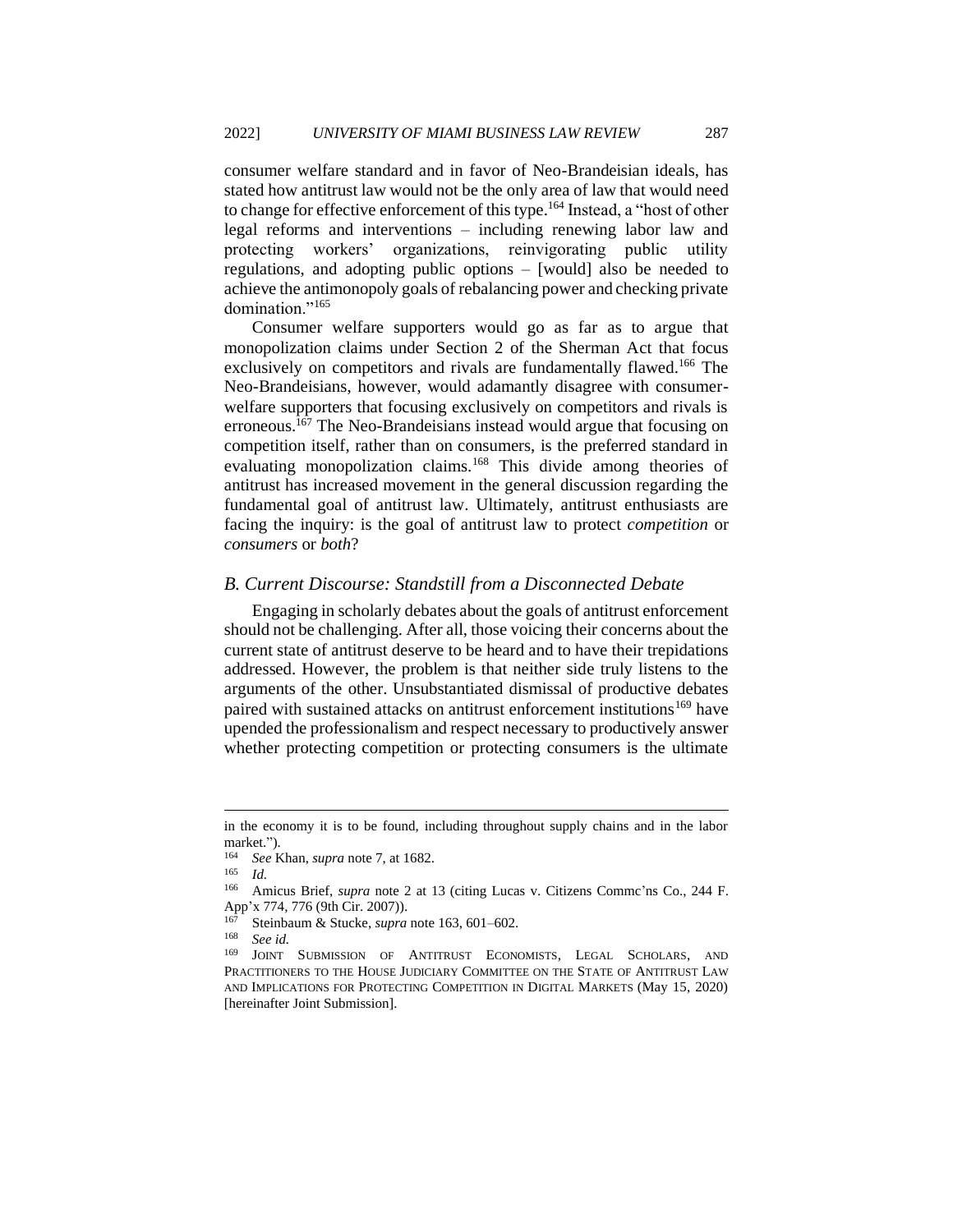goal of antitrust. Instead, this reactionary and hostile atmosphere has resulted in proposals for changes to fall on deaf ears.<sup>170</sup>

A significant problem in the current discourse is that competition and consumers are talked about separately all too frequently.<sup>171</sup> But, in reality, the consumer welfare standard is not solely about protecting consumers.<sup>172</sup> Sometimes it even seems that supporters of the consumer welfare standard attempt to separate the two yet end up using them both interchangeably. For example, consider the *Joint Submission of Antitrust Economists, Legal Scholars and Practitioners to the House on the State of Antitrust Law and Impact on Antitrust and Protecting Competition in Digital Markets*. <sup>173</sup> In the title, the authors emphasize "protecting competition" however, in the arguments, the authors state that "[t]hrough discussion and debate among jurists, scholars, economists, and government enforcers, antitrust law adopted a disciplined method of analyzing competition that is guided by a straightforward question: 'Is the challenged conduct likely to make consumers better or worse off?'"<sup>174</sup> In support of the consumer welfare standards, the authors of the aforementioned Joint Submission emphasize that the implementation of the welfare standard by courts has allowed the "vague concept of 'protecting competition' embodied in the antitrust laws" to have meaning through common economics.<sup>175</sup>

Although many argue vehemently that the consumer welfare standard fulfills its purpose as antitrust enforcement standard, it is not surprising that some antitrust commentators are calling for reform. Most critiques of the consumer welfare standard argue that the current standard has failed to deliver preferred outcomes and that the standard is "... illogical, paradoxical, or otherwise unworkable."<sup>176</sup> Such critics often point to empirical studies showing an increase in market concentration in recent

<sup>&</sup>lt;sup>170</sup> *See id.*<br><sup>171</sup> *See* S:

<sup>171</sup> *See* Sam Bowman, *The Consumer Welfare Standard: Bringing Objectivity to Antitrust,* INTERNATIONAL CENTER FOR LAW AND ECONOMICS, at 1 (February 2021), https://laweconcenter.org/wp-content/uploads/2021/02/tldr-Consumer-Welfare-

Standard.pdf (stating "[i]n antitrust law, the Consumer Welfare Standard (CWS) directs courts to focus on the effects that challenged business practices have on consumers, rather than on alleged harms to specific competitors.").

<sup>172</sup> *See, e.g.*, United States v. Microsoft Corp., 253 F.3d 34 (D.C. Cir. 2001) (finding Microsoft liable for conduct that harmed a rival).

<sup>173</sup> Joint Submission*, supra* note 169.

 $\frac{174}{175}$  *Id.* at 5.

 $\frac{175}{176}$  *Id.* 

Newman, *supra* note 163, at 68 (discussing Rebecca Haw Allensworth who, in an article in 2016, observed that "neoclassical antitrust discourse all too often glosses over the tradeoffs that the consumer-welfare analysis necessarily entails.") (Citing Rebecca Haw Allensworth, *The Commensurability Myth in Antitrust*, 69 VAND. L. REV. 1 2016).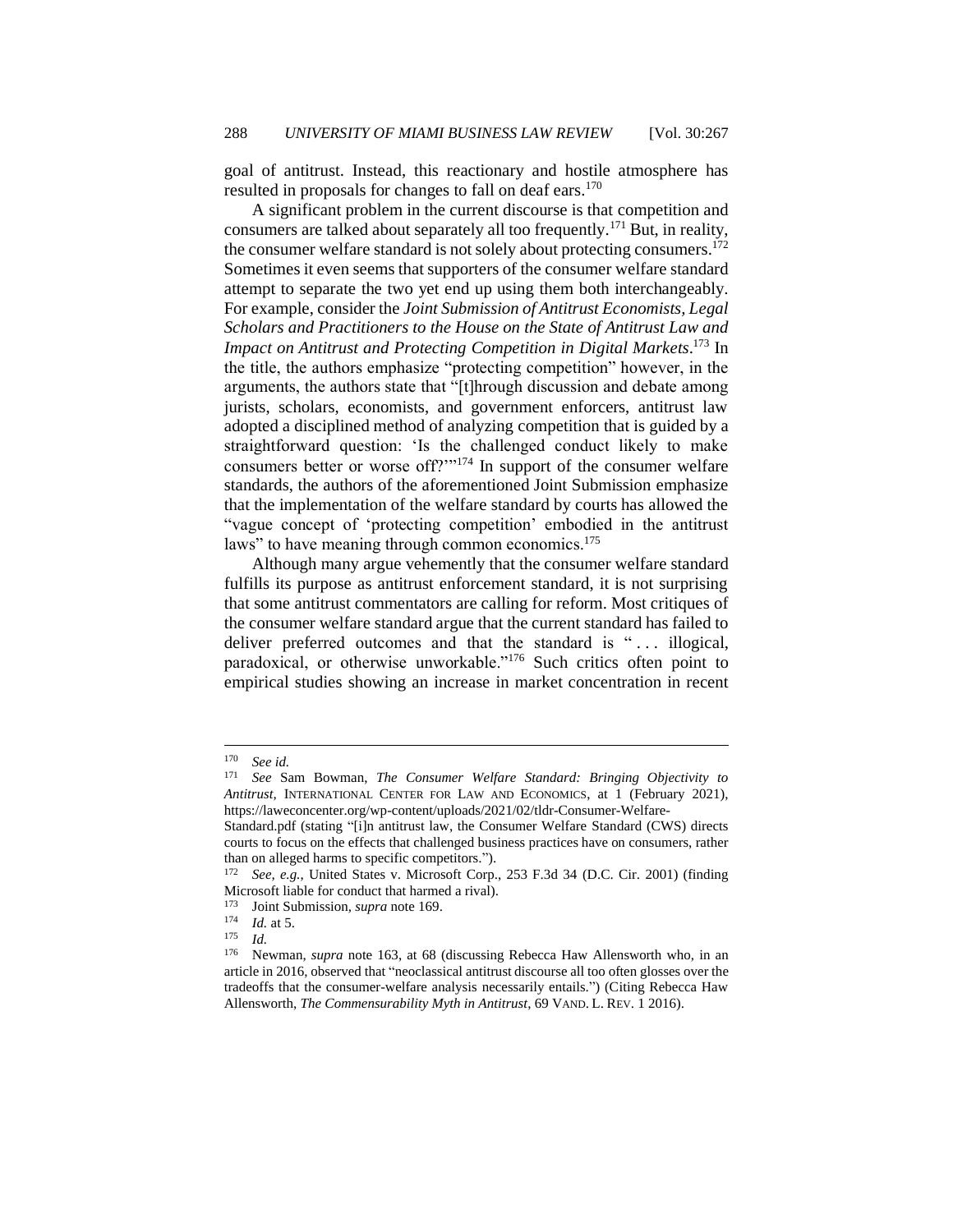years.<sup>177</sup> Lina Khan has stated that given the current technology market, and the "dominance of a small number of technology platforms, certain aspects of which seem to exhibit natural monopoly features, and the revival of antitrust as an antiworker tool—recognizing competition as one among several mechanisms for checking concentrated private power is especially critical."<sup>178</sup>

Some scholars have gone as far as to call for the rejection of the consumer welfare standard, arguing that it is "theoretically flawed and unrigorous from the start."<sup>179</sup> Mark Glick, a prominent critic of the consumer welfare standard, has stated that the welfare standard is "defective and inappropriate ... as an antitrust policy goal."<sup>180</sup> These criticisms have sparked debates and have raised internal critiques that should be addressed by the proponents of the consumer-welfare standard.<sup>181</sup> The issues raised by critics of the consumer welfare standard go beyond theoretical implications, and have true repercussions in real cases.<sup>182</sup> John Newman notes that "the need to avoid grappling with these issues is prompting courts to develop insurmountable hurdles for plaintiffs."<sup>183</sup> These hurdles are evidenced in *FTC v. Qualcomm*.

## <span id="page-23-0"></span>PART IV: *FTC V. QUALCOMM* AND THE URGENT CALL FOR CLARITY

The Ninth Circuit's misapplication of antitrust principles in *FTC v. Qualcomm* illustrates how the lack of clarity in standards has real-world repercussions, distancing antitrust enforcement from the long-accepted consumer welfare standard. This misapplication of standards adds to the lack of clarity of the goals of antitrust and will impact antitrust enforcement in the future. This section of this Note provides an analysis of the lack of consideration of harm to consumers by the Ninth Circuit Panel. This section also addresses the urgent need for better and more productive debate to save antitrust enforcement from slipping down the same slippery slope as the Ninth Circuit in *FTC v. Qualcomm*.

<sup>&</sup>lt;sup>177</sup> *See* Khan, *supra* note 7, at 1671 (reviewing TIM WU, THE CURSE OF BIGNESS: ANTITRUST IN THE NEW GILDED AGE (2018)).

<sup>&</sup>lt;sup>178</sup> *See id.* at 1664.

Mark Glick, *The Unsound Theory Behind the Consumer (and Total) Welfare Goal in Antitrust*, 63 ANTITRUST BULL. 455, 455 (2018).<br><sup>180</sup> Nowman, sunga pote 163, at 68.

Newman, *supra* note 163, at 68.

<sup>181</sup> *See id*. at 71 (stating that "[t]he unifying theme across their contributions is that neoclassical antitrust is not 'coherent,' or at the very least not as coherent as the antitrust orthodoxy tends to assume."). <sup>182</sup> *Id.* at 72

<sup>183</sup> *Id.*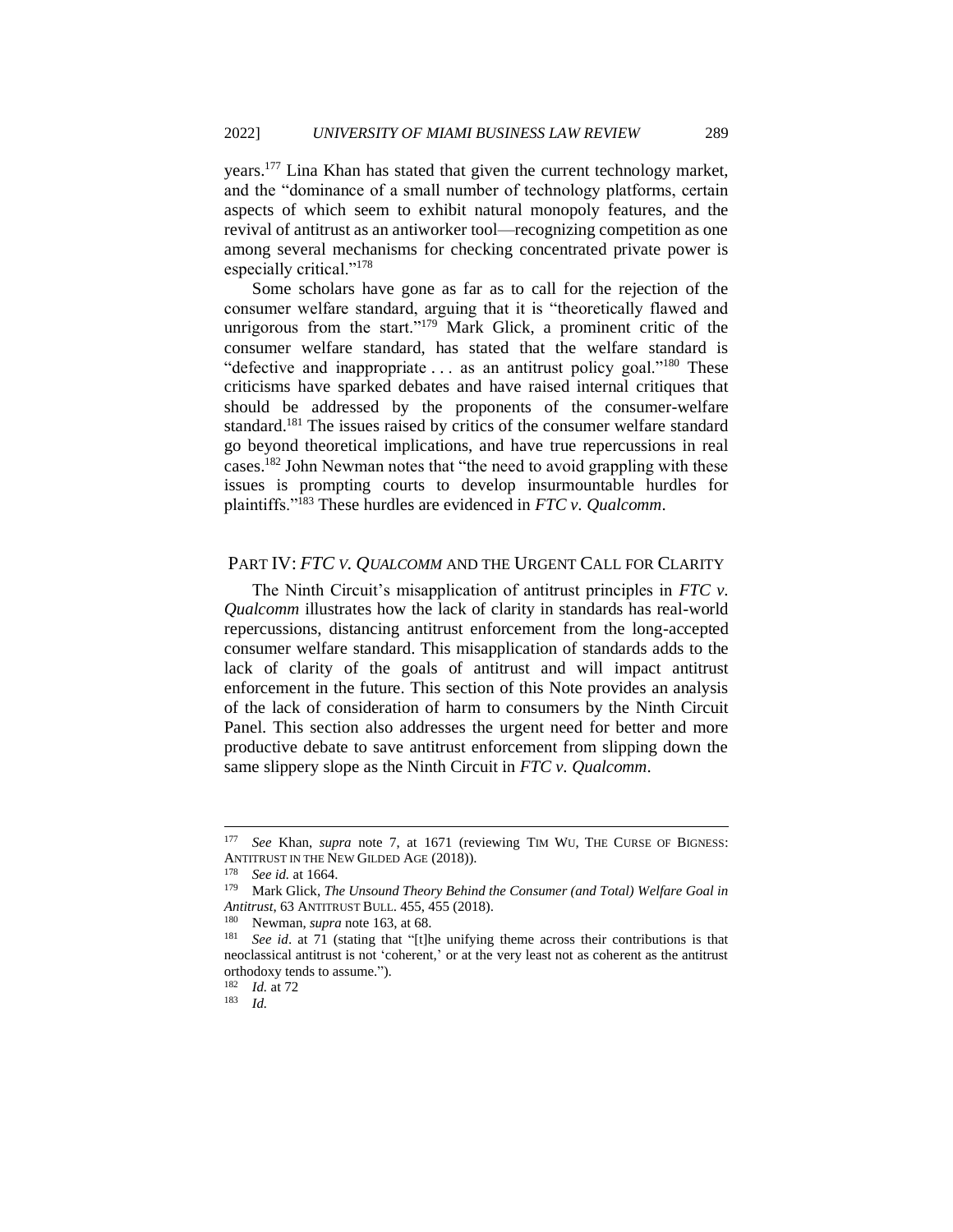#### <span id="page-24-0"></span>*A. FTC v. Qualcomm: Misapplied Standards*

The Ninth Circuit panel applied an erroneous standard in evaluating Qualcomm's business practices, and improperly disregarded the impact of Qualcomm's business practices on consumers, generating unclear precedent which will likely misdirect lower courts.<sup>184</sup> The panel disregarded the district court's findings of fact and instead determined that because the "no license no chips" policy possibly harms Qualcomm's customers, not its competitors, the policy does not directly impair the opportunities of Qualcomm's rivals and therefore does not violate Sherman Act Section 2.<sup>185</sup> The panel acknowledged that the district court properly defined the relevant markets, however, the panel opinion also maintains that:

> Nevertheless, its analysis of Qualcomm's business practices and their anticompetitive impact looked beyond these markets to the much larger market of cellular services generally. Thus, a substantial portion of the district court's ruling considered alleged economic harms to OEMs—who are Qualcomm's customers, not its competitors—resulting in higher prices to consumers. These harms, even if real, are not 'anticompetitive' in the antitrust sense—at least not directly—because they do not involve restraints on trade or exclusionary conduct in 'the area of effective competition.<sup>186</sup>

This holding is contradictory to the already settled principle that consumer welfare as the "unifying goal of antitrust law."<sup>187</sup> By failing to consider price impacts on consumers, the Ninth Circuit disregarded established precedent, including statements by the Supreme Court in *Reiter v. Sonotone Corporation*. <sup>188</sup> Ultimately, the panel turned a blind eye to landmark cases which delineated that it is appropriate to examine the impact on consumers when analyzing a Sherman Act Section 2 violation.<sup>189</sup>

<sup>184</sup> *See* Amicus Brief, *supra* note 2, at 9-10.

<sup>185</sup> *Id.*

<sup>186</sup> FTC v. Qualcomm, 969 F.3d 974, 991-92 (9th Cir. 2020) (quoting Ohio v. Am. Express Co., 138 S. Ct. 2274, 2285 (2018)).

<sup>&</sup>lt;sup>187</sup> ANTITRUST MODERNIZATION COMM'N, REPORT AND RECOMMENDATIONS (2007) at 35.<br><sup>188</sup> Reiter y Sonotone Corn. 442 U.S. 330, 343 (1979) (citing ROBERT H. RORK, THE Reiter v. Sonotone Corp. 442 U.S. 330, 343 (1979) (citing ROBERT H. BORK, THE ANTITRUST PARADOX: A POLICY AT WAR WITH ITSELF 98–99 (1978)).

<sup>189</sup> Amicus Brief, *supra* note 2, at 7 (stating "'[i]t is, accordingly, appropriate to examine the effect of the challenged pattern of conduct on consumers' when evaluating a Section 2 claim") (citing Aspen Skiing Co. v. Aspen Highlands Skiing Corp., 472 U.S. 585, 605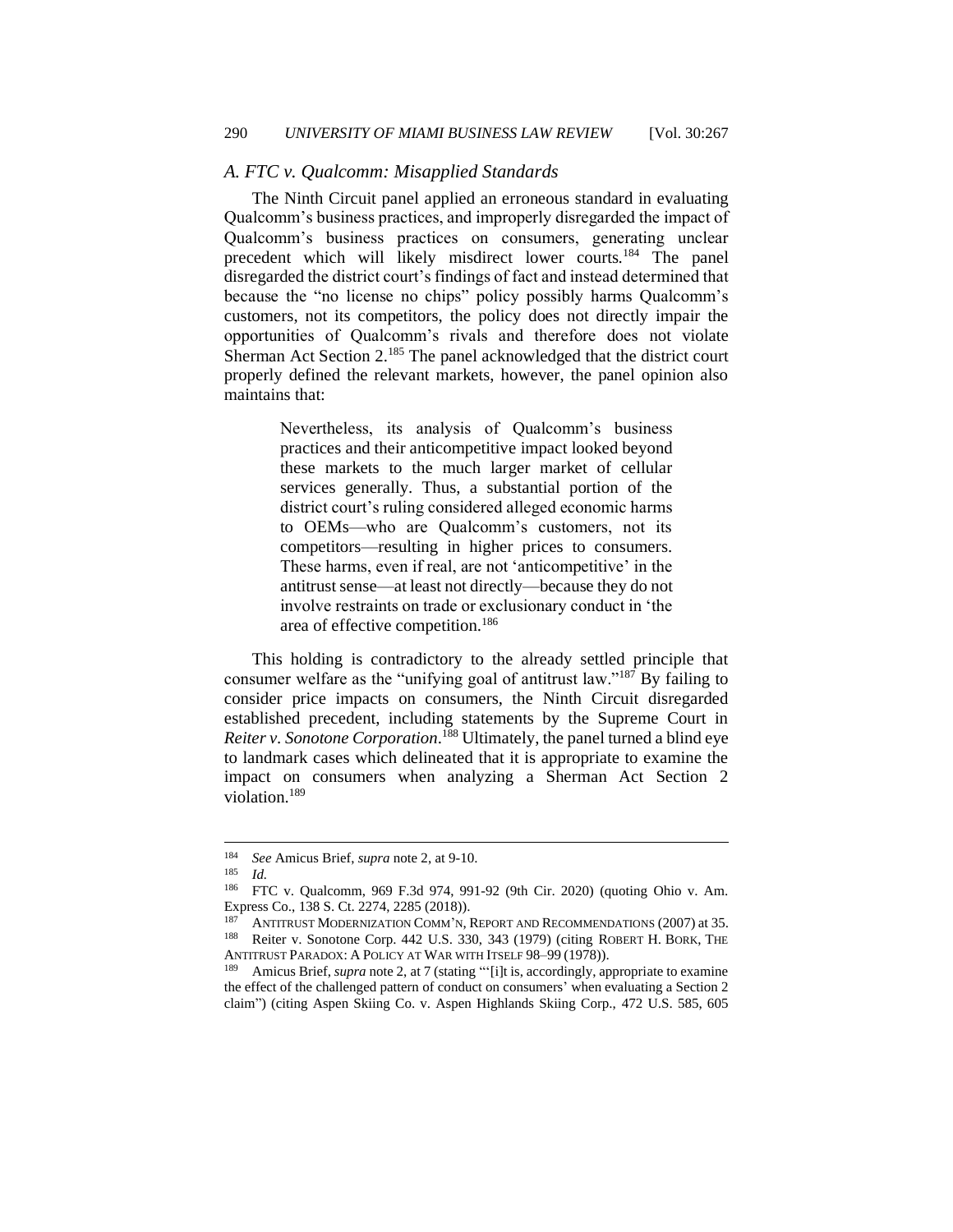The Ninth Circuit panel's divergence from precedent in this case has larger implications because it suggests that "*all* harms to customers occur outside the relevant antitrust markets and therefore are never cognizable under Section 2."<sup>190</sup> The holding disregards and removes impacts to consumers from a court's analysis as to whether the challenged conduct violates antitrust law.<sup>191</sup>

Even if the Ninth Circuit panel's holding is read more narrowly, the implications are still problematic.<sup>192</sup> If the holding is read such that "Qualcomm's customer-facing patent licensing occurs outside the markets for modem chip sales and therefore [does] not cause a direct and cognizable harm in the relevant chip markets,"<sup>193</sup> this reading suggests that the harm Qualcomm caused to its customers was confined to the OEMs.<sup>194</sup> However, the Ninth Circuit excluded the OEMs from the relevant market for CDMA and premium LTE Modem Chips, stating that they are "outside the 'areas of effective competition' ...  $\cdot$ <sup>195</sup> The panel explained that "... the district court failed to identify how the policy directly impacted Qualcomm's competitors or distorted the area of effective competition."<sup>196</sup> The panel reasoned that the "no license no chip" policy could not have harmed competition since the harm was to OEMs that are "outside the relevant antitrust market."<sup>197</sup> However, the panel's understanding of what is required to violate the Sherman Act is not proper: "[a] monopolist need not aim its anticompetitive conduct directly at competitors to violate the antitrust laws, so long as the conduct has an exclusionary effect on rivals in the relevant market."<sup>198</sup>

This apparent "directness" test which the Ninth Circuit delineates is not in accordance with antitrust case law.<sup>199</sup> Instead, quite the opposite is true; for example, previous cases dictate that a monopolist can engage in anticompetitive conduct, such as exclusion of competitors, "by inflicting non-price harms on customers, as is the case with tying, coercive exclusive

<sup>(1985));</sup> *But cf.* Apple Inc. v. Pepper, 139 S. Ct. 1514, 1519-25 (2019) (stating customers paying higher prices suffer antitrust injury under Section 2)).

<sup>190</sup> *See* Amicus Brief, *supra* note 2, at 6.

<sup>191</sup> *See id.*

 $\frac{192}{193}$  *See id.* at 9.

 $\frac{193}{194}$  *Id.* at 8.

 $\frac{194}{195}$  *Id.* 

<sup>&</sup>lt;sup>195</sup> *Id.* (internal citations omitted).<br><sup>196</sup> *Id.* at 8-9 (quoting FTC y. Oua)

<sup>&</sup>lt;sup>196</sup> *Id.* at 8-9 (quoting FTC v. Qualcomm Inc., 969 F.3d 974, 1001 (9th Cir. 2020)).<br><sup>197</sup> FTC v. Qualcomm 969 F.3d 974, 1001 (9th Cir. 2020).

<sup>&</sup>lt;sup>197</sup> FTC v. Qualcomm, 969 F.3d 974, 1001 (9th Cir. 2020).

<sup>198</sup> *See* Amicus Brief, *supra* note 2, at 14.

See id.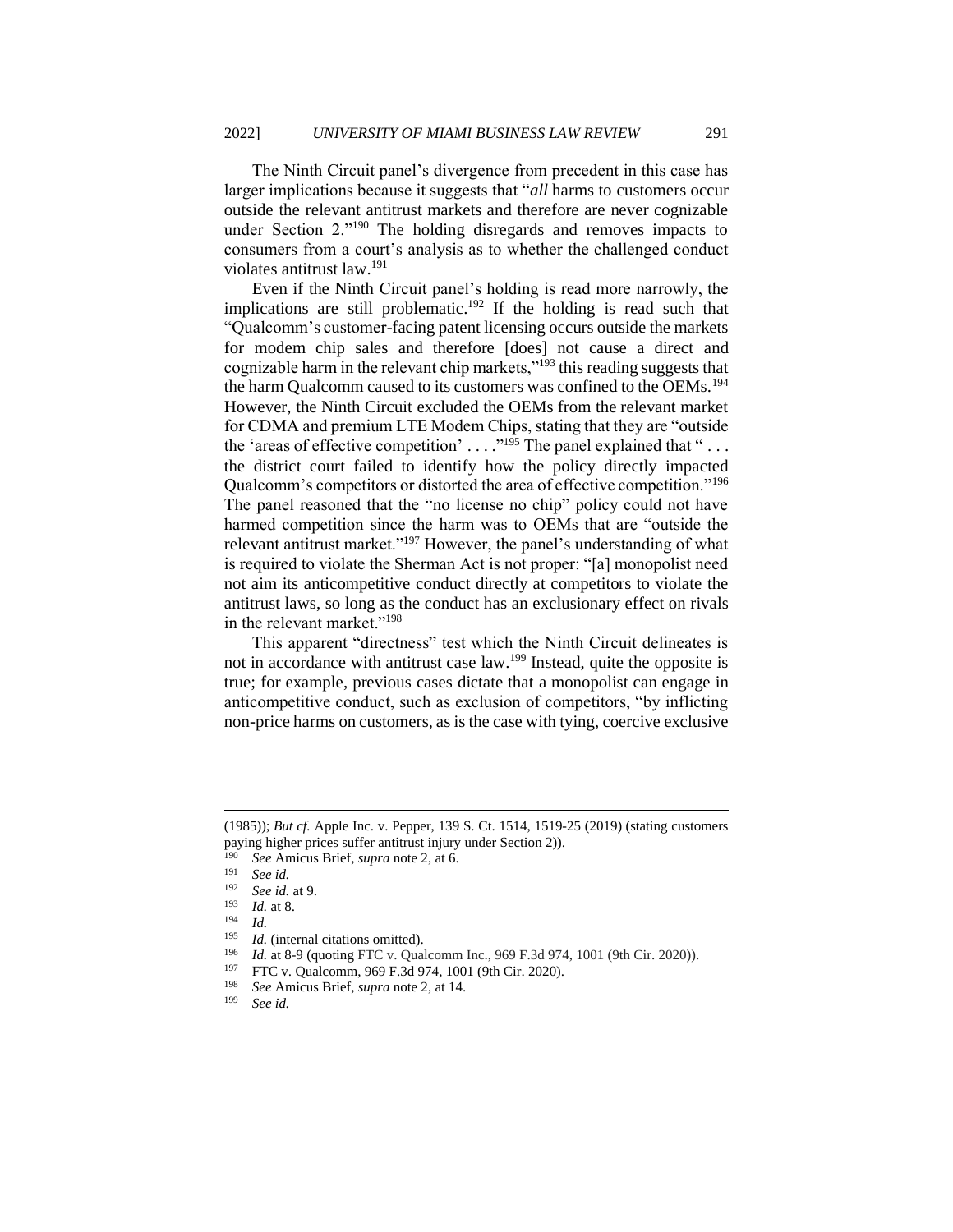dealing, and certain most-favored nation clauses."<sup>200</sup> Therefore, the new test-like requirement for "direct" anti-competitiveness is flawed.<sup>201</sup>

Regardless of how broadly or narrowly the Ninth Circuit panel's holding is interpreted, it illustrates a lack of clarity in the goals and the application of standards in antitrust law. It is possible that this is a court stepping away from the consumer welfare standard to what appears to be a standard focused on competition. Courts are being asked to choose which standard to apply, and ultimately must choose "among multiple, incommensurable, and often conflicting values."<sup>202</sup> This makes antitrust enforcement vulnerable to unfounded decisions that deviate from precedent and that are more easily influenced by politics.<sup>203</sup>

#### <span id="page-26-0"></span>*B. Competition and Consumers: A Call for Better Debates*

Ultimately, current discourse about the goals of antitrust law and the appropriate enforcement standards do not benefit the antitrust community. Neither side truly listens nor reflects on the criticisms of the other.

Rather than welcoming the critiques of the standard, supporters of the consumer welfare approach react harshly to the critiques. The supporters of the consumer welfare standard often shift the burden of proof to the critics of the standard, insisting that they produce reliable evidence that  $\ldots$  (1) market power in the United States has increased, (2) the increase was the result of lax antitrust enforcement, (3) any enforcement failures directly resulted from the adoption of the consumer-welfare framework, and (4) such failures can be corrected only by completely rejecting the consumer-welfare standard."<sup>204</sup> This is an extremely burdensome standard of proof which does not contribute to constructive dialogue among either group of antitrust enthusiasts.<sup>205</sup> Even when supporters of the consumer

*Id.* (referencing Fortner Enters., Inc. v. U.S. Steel Corp., 394 U.S. 495, 498 (1969) (tying)); Lorain Journal Co. v. United States, 342 U.S. 143, 152-53 (1951) (conditional refusal to deal with customers that also work with rivals); United States v. Microsoft Corp, 253 F.3d 34 61-62 (2001) (de facto exclusive dealing).

<sup>201</sup> *See* Amicus Brief, *supra* note 2, at 16-18.

<sup>202</sup> *See* Tim Wu, *After Consumer Welfare, Now What? The "Protection of Competition" Standard in Practice* 2 (Columbia Law School Scholarship Archive, Working Paper N. 14- 608, 2018) (citing Ginsburg, Bork's "Legislative Intent" and the Courts, 79 ANTITRUST L.J. 941, 950 (2014)), https://scholarship.law.columbia.edu/faculty\_scholarship/2291.

<sup>203</sup> *See generally* Joshua D. Wright, Elyse Dorsey, Jonathan Klick, Jan M. Rybnicek et al., *Requiem for a Paradox: The Dubious Rise and Inevitable Fall of Hipster Antitrust* 51 ARIZ. ST. L. J. 293, 351 (2019) ("At its core, the consumer welfare standard provides a coherent, workable, and objective framework to replace the multiple, and often contradictory, vague social and political goals that governed antitrust prior to the modern era.").

<sup>204</sup> Newman, *supra* note 163, at 70.

<sup>205</sup> *See id.*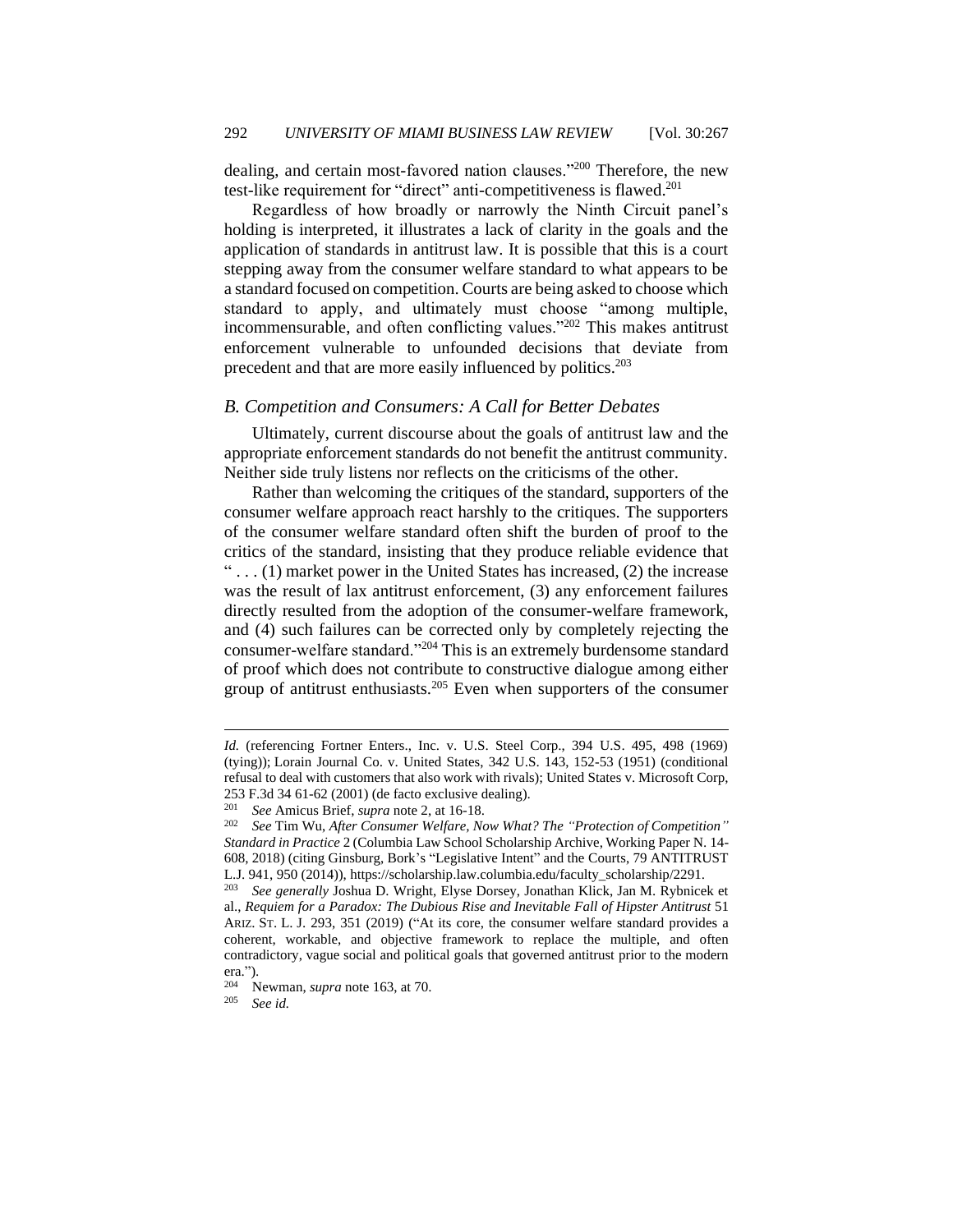welfare standard attempt to respond to direct critiques of the standard, it is reactionary and unreceptive.<sup>206</sup>

Supporters of the consumer welfare standard are right in arguing that impacts on consumers must be considered in evaluating antitrust violations. The *FTC v. Qualcomm* decision illustrates the drastic changes that can occur by solely focusing on competition and completely discarding consumers from contemplation. It is true that conduct that increases costs to consumers but nevertheless does not harm competition, is not considered anticompetitive.<sup>207</sup> Thus, harm to consumers cannot be the *only* consideration a court addresses. However, that is not what the consumer welfare standard stands for. The misnomer of "consumer welfare" has generated confusion because the standard does not solely focus on consumers.<sup>208</sup> Instead, impact on competition must *also* be analyzed. Ultimately, both consumers and competition should be evaluated, and a better verbalization of the standards must be laid out. Instead of saying that antitrust is solely focused on the welfare of consumers, we should say that antitrust must balance the procompetitive justifications with the anticompetitive harm to consumers and to competition in general.

Rather than shying away from constructive debates, both sides of the ideological spectrum should take this opportunity to clarify their standards and to constructively work towards clear policymaking. This does not mean that both sides need to ultimately agree on an absolute goal of antitrust. Doing so would be very difficult given the multiplicity of possible goals to choose from.<sup>209</sup> Instead, it means that the unconstructive, reactionary, and debilitating debate currently in the air is not helpful to the judiciary in making decisions that have lasting implications.

<sup>206</sup> *See, e.g.*, Joshua D. Wright et al., *Requiem for a Paradox: The Dubious Rise and Inevitable Fall of Hipster Antitrust* 51 ARIZ. ST. L.J. 293 (2019).

<sup>207</sup> *See, e.g.*, Berkey Photo, Inc. v. Eastman Kodak Co., 603 F.2d 263, 294 (2d Cir. 1979) (stating "[s]etting a high price may be a use of monopoly power, but it is not in itself anticompetitive.").

<sup>208</sup> *See, e.g.*, Khan, *supra* note 7, at 1656.

<sup>209</sup> *See e.g.* Wu, *supra* note 202, at 7 (noting that "[a]s antitrust has spread overseas, other nations have tended to also highlight a multiplicity of goals. For example, when the International Competition Network first surveyed its members to identify what they viewed as the goals of antitrust, some of the answers included "Ensuring an effective competitive process;" "Promoting consumer welfare;" "Enhancing efficiency;" "Ensuring economic freedom;" "Ensuring a level playing field for small and mid-sized enterprises;" "Promoting fairness and equality" and others.").